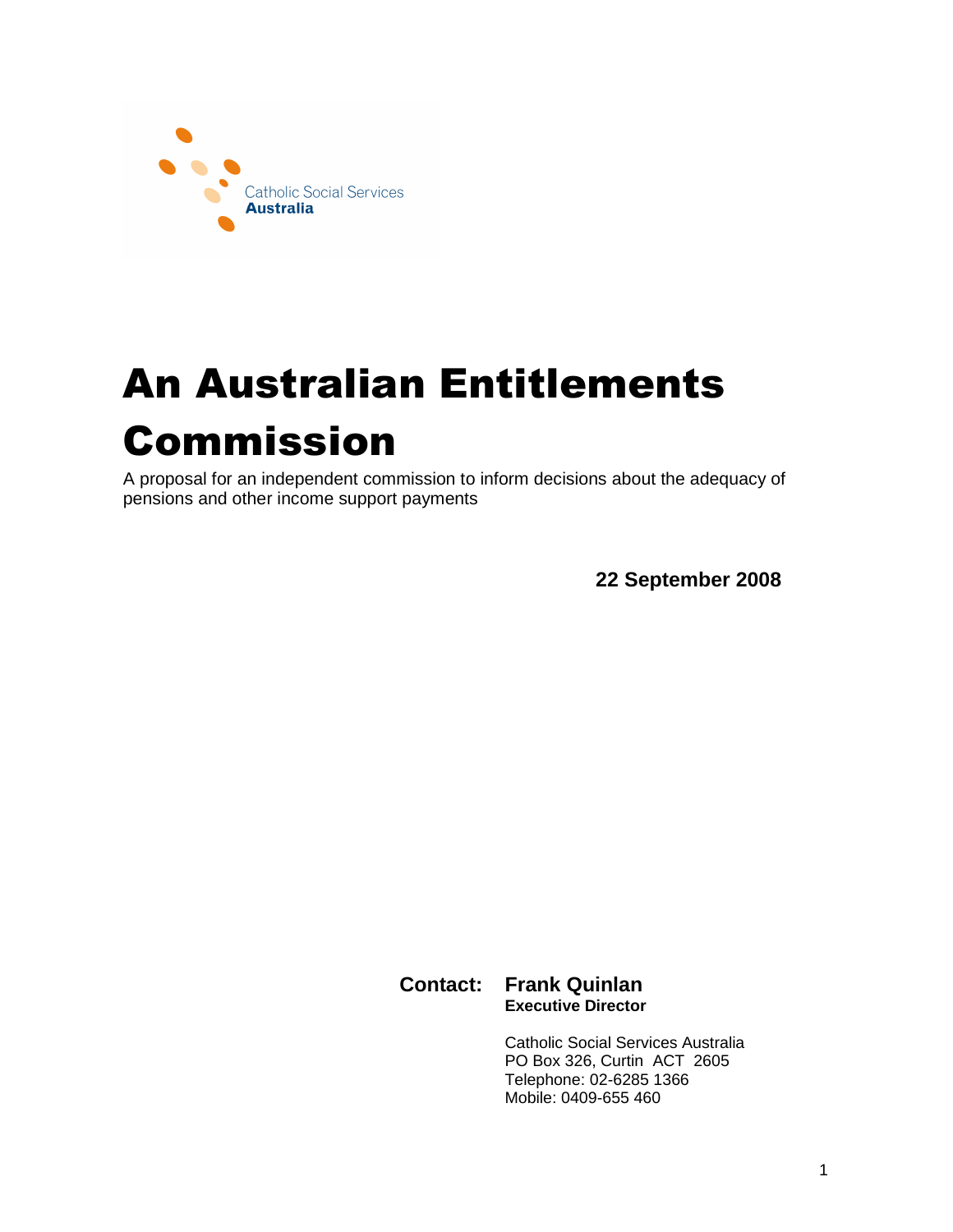# **Summary**

This paper puts the case for the establishment of an independent Entitlements Commission to set and review pensions and other income support payments. In the absence of a credible standard of adequacy, decisions are made on an ad hoc basis and are prone to political whim.

The paper argues that despite the fact that Australia's income support system is more progressive than most other countries, it remains inadequate.

Adequacy is not just a problem for age pensioners and carers. It is a problem for anyone who has to rely on income support for extended periods of time.

#### **The Entitlements Commission**

An independent Commission would review the adequacy of pensions and other income support payments without political interference and "argy bargy".

An adequate standard of living is one that allows an individual to live in frugal comfort, maintain their dignity, and take part in the life of the community.

The Commission would operate at arms length from government in much the same way as the Fair Pay Commission, the Commonwealth Remuneration Tribunal and the Reserve Bank of Australia.

Its Terms of Reference would be public and its decision making processes transparent.

The Commission would be ongoing and the government would appoint members for a fixed period (for example, 4 years).

Before making each decision the Commission would call for submissions and hold public consultations.

In setting adequacy benchmarks the Commission should consider:

- the goods and services necessary to live in reasonable comfort, maintain dignity and take part in the life of the community;
- the contribution of in-kind government support provided through measures such as the Seniors Card, Medicare, public housing and subsidised transport;
- differences in the cost of living between income support recipients who own their own homes or have access to public housing and those who rely on the private rental market;
- differences in the cost of living for income support recipients in different geographical areas;
- differences in the cost of living for income support recipients living in different family/household types.

The Commission could include:

- Academics with expertise in poverty research and income support policy.
- Representatives of the community sector.
- Representatives of the business community with expertise related to cost of living issues.
- Retired MPs or senior public servants with relevant experience.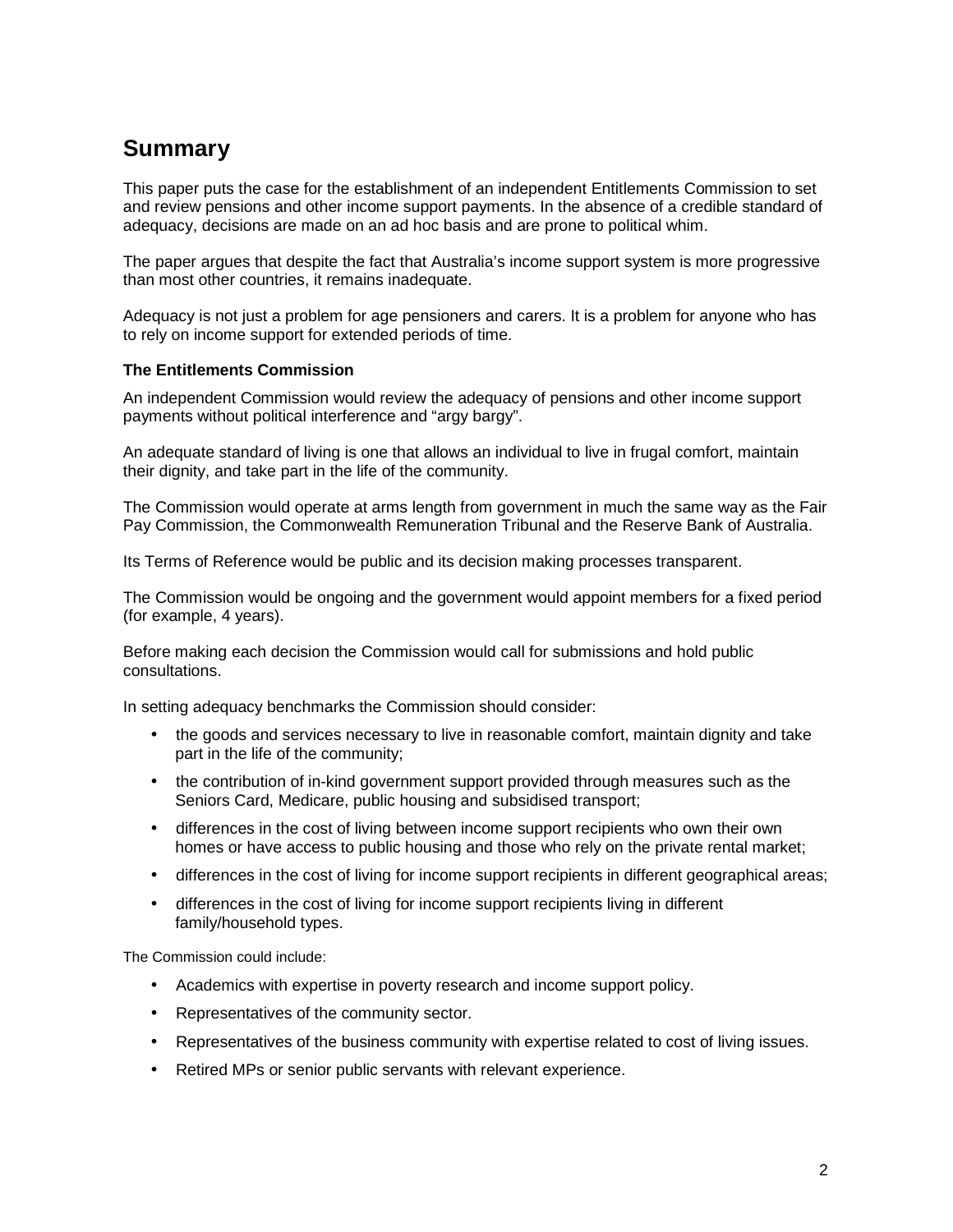#### **Discussion**

In support of the call for an independent Entitlements Commission, the paper examines the history of the adequacy of Australia's income support system, exposing the ad hoc nature of decisions and the absence of an enduring set of principles to guide decisions about adequacy.

It paints a picture of a system inspired by short term political considerations.

It exposes a system where "deservedness" has played an important role, excluding people who were not of good character.

Successive Australian governments have avoided making any judgments about what an acceptable living standard for Australians might be.

The closest the Australian Government has come to answering the question was to commission the Social Policy Research Centre to assess the adequacy of income support payments using a budget standards approach.

 The paper discusses the Whitlam reforms of the early 70s, noting that in1974 deservingness was no longer a legal requirement for pension eligibility.

But after the change of government in 1975 the principle that payment should be based on need was dropped. The Fraser Government froze single rates of unemployment benefits to allow them to fall behind the pension rate. It was not until the Hawke Government took office that the principle of payment according to need, re-emerged.

The paper discusses the impact of the Social Security Review, commissioned by the then minister for social security, Brian Howe in 1986, in which Bettina Cass argued that there is no evidence that the basic income support needs of the unemployed are less than those of pensioners.

In 1995, Peter Baldwin, then Minister for Social Security, reaffirmed the goal of targeting payments according to need, and he also argued for tighter targeting of those payments.

The paper looks briefly at the key design principles of Australia's income support system, including a basic acceptable standard of living, equity, targeted payments, the promotion of participation and self provision and sustainability, with adequacy as the primary principle.

The paper discusses the historic justifications given by both sides of government for inadequate rates of payment, demonstrating that other objectives have overridden the objective of adequacy.

The paper discusses objections to setting adequacy benchmarks, commenting on the complexities of individual circumstances, the vagueness of adequacy and the arbitrariness of adequacy judgments. It discusses the importance of setting benchmarks for a budget standards approach to adequacy, the cost of a basket of goods and services, citing work by Professor Peter Saunders.

The paper also cites evidence presented to the recent Senate Community Affairs Committee's Inquiry into the Cost of Living Pressures on Older Australians.

Historically income support payments have been set in an arbitrary fashion. Policy makers have rarely taken a structured approach to balancing adequacy, incentive effects, affordability and sustainability. And even though the government has acknowledged that payments should be sufficient to support an adequate standard of living, there is currently no officially recognised standard of adequacy.

The technical issues involved in establishing credible benchmarks of income adequacy are well established. Appropriate methodologies have been developed for use in the Australian context.

The major hurdles are not technical but political.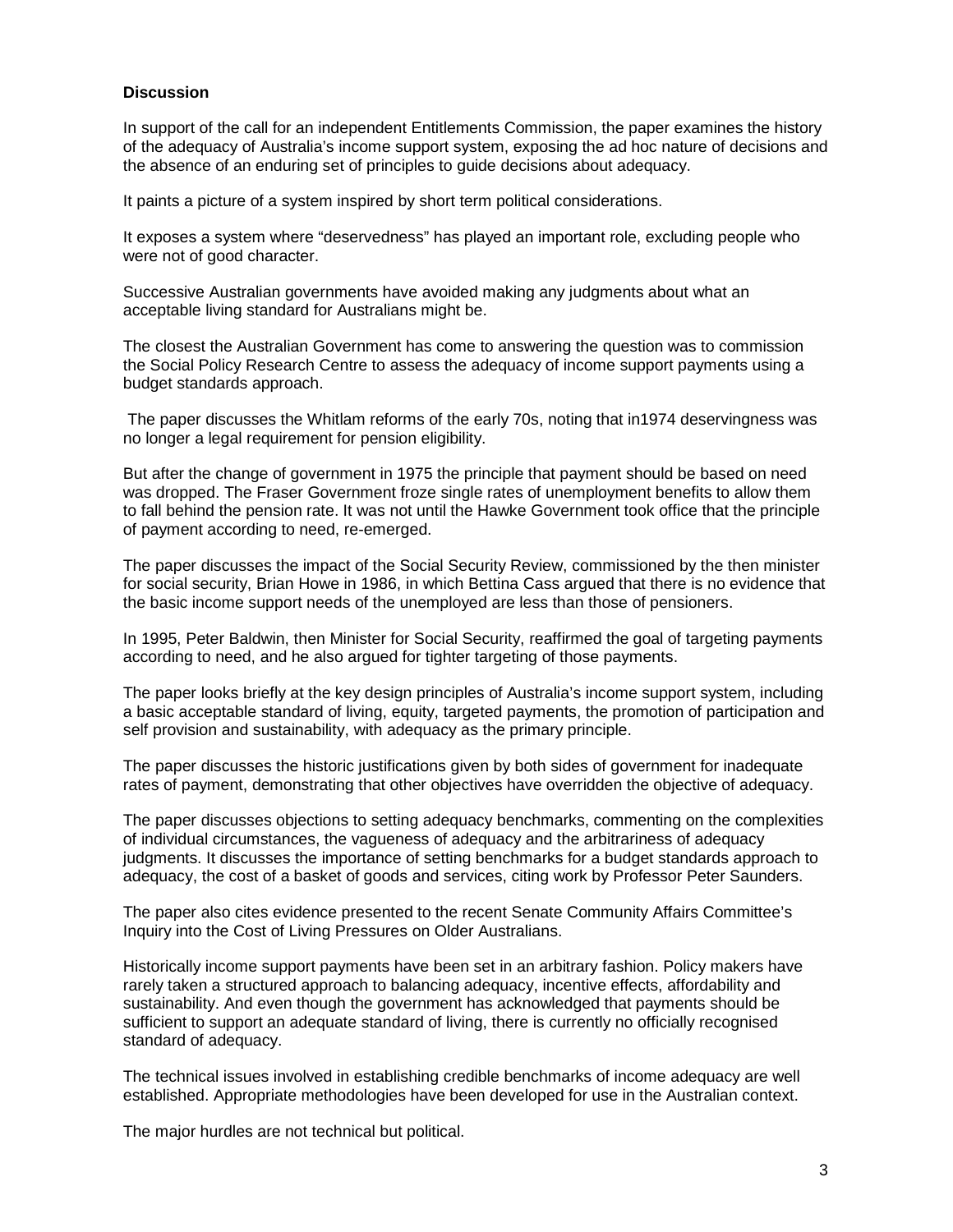Unless the community insists that government should meet standards of accountability, the system will not change.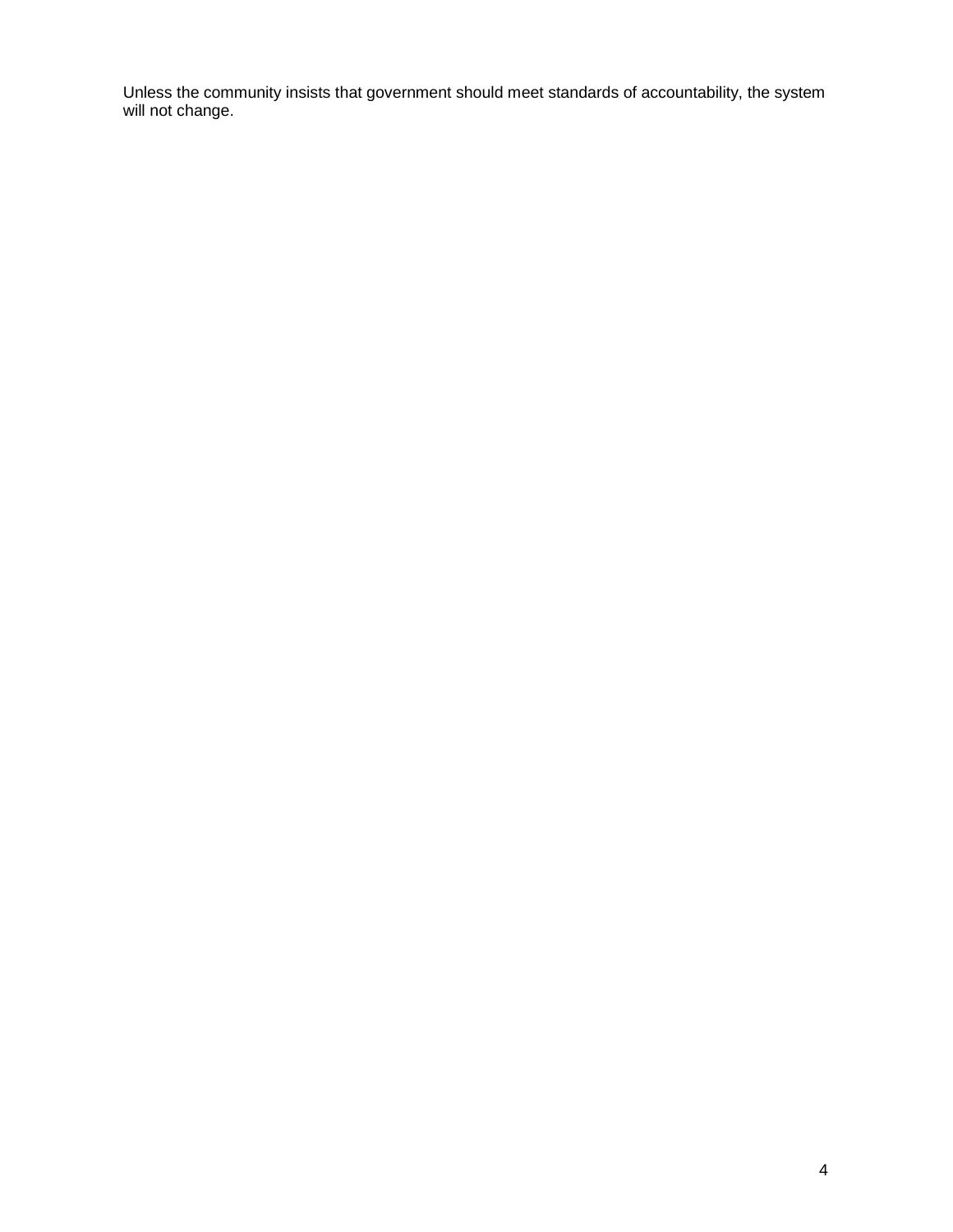| 1              |       |  |  |  |  |
|----------------|-------|--|--|--|--|
| $\overline{2}$ |       |  |  |  |  |
| 3              |       |  |  |  |  |
|                | 3.1   |  |  |  |  |
|                | 3.2   |  |  |  |  |
|                | 3.2.1 |  |  |  |  |
|                | 3.2.2 |  |  |  |  |
|                | 3.2.3 |  |  |  |  |
|                | 3.2.4 |  |  |  |  |
|                | 3.2.5 |  |  |  |  |
|                | 3.3   |  |  |  |  |
|                | 3.3.1 |  |  |  |  |
|                | 3.3.2 |  |  |  |  |
| 4              |       |  |  |  |  |
|                | 4.1   |  |  |  |  |
|                | 4.2   |  |  |  |  |
|                | 4.3   |  |  |  |  |
|                | 4.4   |  |  |  |  |
|                | 4.4.1 |  |  |  |  |
|                |       |  |  |  |  |
| 5              |       |  |  |  |  |
|                | 5.1   |  |  |  |  |
|                | 5.2   |  |  |  |  |
|                | 5.3   |  |  |  |  |
|                | 5.4   |  |  |  |  |
| 6              |       |  |  |  |  |
|                | 6.1   |  |  |  |  |
|                | 6.2   |  |  |  |  |
| 7              |       |  |  |  |  |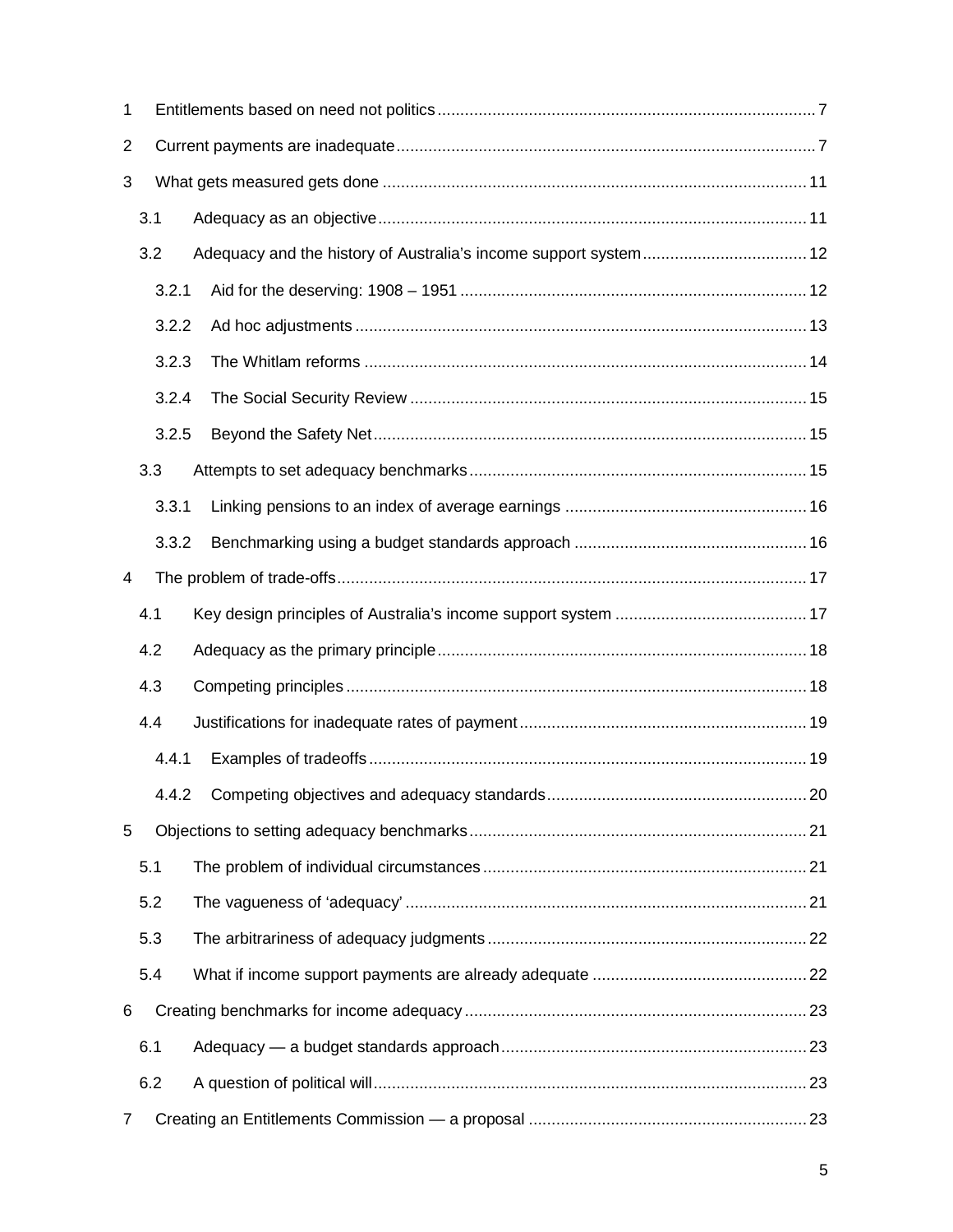|   | 7.1 |  |
|---|-----|--|
|   | 7.2 |  |
|   | 7.3 |  |
|   | 7.4 |  |
|   | 7.5 |  |
| 8 |     |  |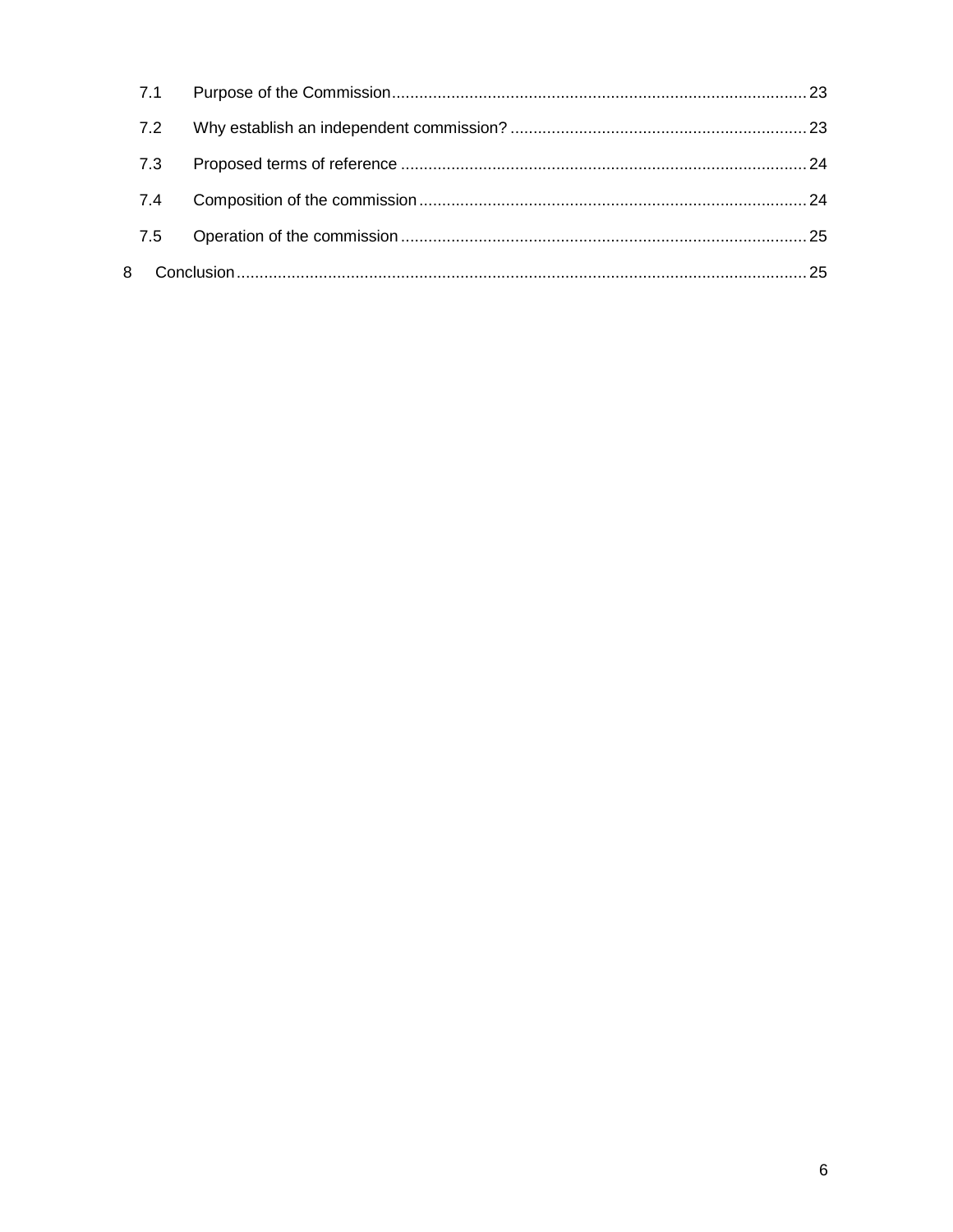# **1 Entitlements based on need not politics**

Almost everyone recognises that income support payments to age pensioners are inadequate. And if this is true for elderly Australians it is also true for many other people of working age who depend on pensions and allowances to support themselves and their families.

While there is a growing awareness of the inadequacy of income support payments there is no credible standard of adequacy to guide decisions about the amount of support various groups of income support recipients ought to receive. In the absence of such standards, decisions tend to be made in an ad hoc way in response to political pressure.

Catholic Social Services Australia proposes the establishment of an independent Australian Entitlements Commission to set and adjust standards of adequacy. This body would operate at arms length from government in much the same way as the Fair Pay Commission, the Commonwealth Remuneration Tribunal and the Reserve Bank of Australia. Its terms of reference would be public and its decision making processes transparent.

An independent Entitlements Commission would depoliticise decisions about income support adequacy and consider the needs of all recipients regardless of their level of political influence. The current ad hoc process has contributed to the complexity and inconsistency of the income support system and has tended to overlook the needs of vulnerable groups who lack the ability to lobby effectively.

In a country as wealthy as Australia, nobody should be left to survive on an inadequate income. The fact that so many people are, says more about our priorities than our capacity to afford a decent safety net. Inadequacy is the result of trade offs. We sacrifice adequate incomes for the vulnerable when we value other objectives more.

If we value transparency and accountability we should insist that our governments make trade offs explicitly rather than covertly. In a transparent and accountable process, policy makers would provide a definition of adequacy, set benchmarks and — if income support payments are not adjusted to meet them — provide a justification.

# **2 Current payments are inadequate**

There would be little need for an Entitlements Commission if income support payments were paid at an adequate level. Unfortunately, they are not. Australia's income support system is efficient and highly progressive, but it is not generous. Many recipients (and not just age pensioners and carers) endure years of their lives at a standard of living that, by any reasonable community standard, is not acceptable.

When the Senate Community Affairs References Committee conducted an inquiry into poverty and financial hardship during 2003–04, non-government senators acknowledged that "for many people the assistance provided by the income security system is barely adequate to ensure a reasonable standard of living and that serious gaps persist that need to be addressed."

As a result, the majority report recommended a substantial increase in all income support payments. The majority report called for a gradual increase in the rate of both pensions and allowances to a rate that is substantially higher than the current benchmark of 25 per cent of Male Total Average Weekly Earnings currently applied to pensions.

Government Senators saw the situation differently at the time. "It is a statement of fact", they wrote, "that Australia has one of the best and most generous income support systems in the world." The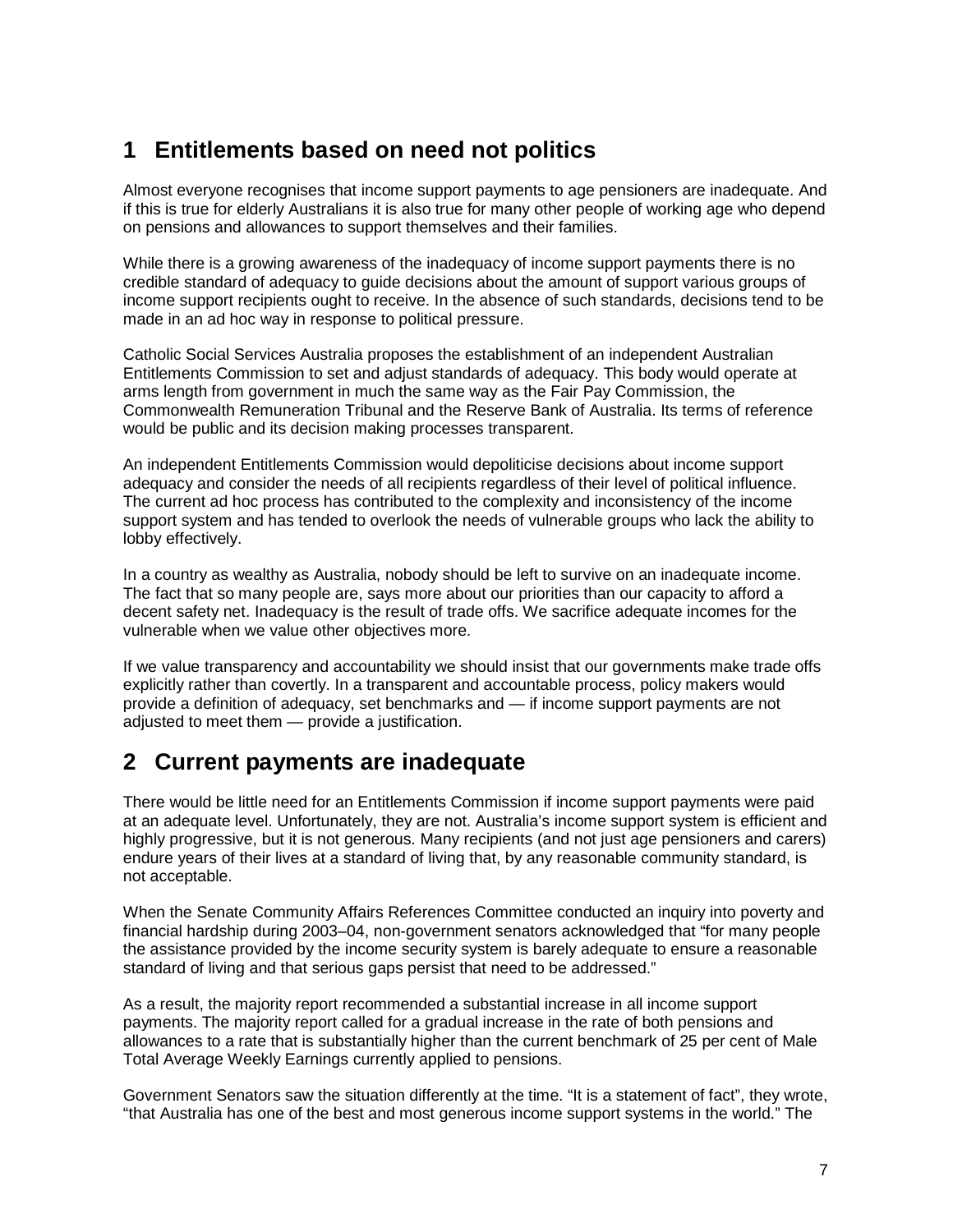suggested that if some Australians endure an unacceptably low standard of living, it may well be because they drink too much, gamble too much, or are illiterate, disabled or mentally ill.

As a number of commentators, have pointed out, Australia's income support system is far more generous to those on low incomes than it is to those on middle or high incomes. It is a highly progressive system. Compared with other developed countries a far greater share of the benefits flow to those on the lowest incomes. While many other OECD countries offer social security benefits to medium and high income earners, Australia's system is more tightly targeted, and rightly so.

But, as the OECD's Peter Whiteford<sup>2</sup> argued, it is a mistake to equate relative generosity with adequacy:

It is essential to note, however, that the fact that Australian benefits for poor families are generous compared to many other countries does not in itself mean that benefit levels are adequate, or that there is not a case for increasing them. Adequacy of benefits can only be defined by reference to the living standards that Australian benefits afford in Australia, and political and social judgments about what is an acceptable living standard for Australians. The fact that benefits for the Australian poor are higher than benefits for the Italian poor does not help anyone in Australia pay the rent or any other bills (Whiteford 2005).

Successive Australian governments have avoided making any judgments about what an acceptable living standard for Australians might be. Some of the arguments used to divert attention have included:

- a job is the most effective solution to the problem of poverty and that they intend to significantly reform the welfare to work system;
- income support adequacy must be balanced against incentives to work and the sustainability of the social security system (especially given the aging of the population);
- the government provides a range of other payments and in-kind benefits that have, or will be, made more generous; or that
- payments have not declined in value because they are automatically indexed to keep pace with increases in the cost of living.

While these are all relevant to the discussion, they are not an answer to the key question of adequacy. The closest the Australian Government has come to answering the question was to commission the Social Policy Research Centre to assess the adequacy of income support payments using a budget standards approach. While the researchers succeeded in developing a

l

 $1$  In their report Balancing the picture on poverty, the government senators wrote:

The problems of those affected by poverty are not easily defined, categorised or resolved. Their problems are not solved by simply throwing more money at them, expanding non-effective approaches or setting up more Government committees.

Issues of poor educational attainment, physical and mental health problems, family breakdown, drugs, alcohol, gambling, smoking, illiteracy, disabilities, and indigenous heritage have all been identified, in one form or another, as important drivers of poor outcomes (Australia Parliament Senate Community Affairs References Committee 2004).

<sup>&</sup>lt;sup>2</sup> Peter Whiteford worked as Principal Administrator in various Divisions of the Directorate for Employment, Labour and Social Affairs at the OECD in Paris. In 2008 rejoined the Social Policy Research Centre (SPRC) at the University of New South Wales.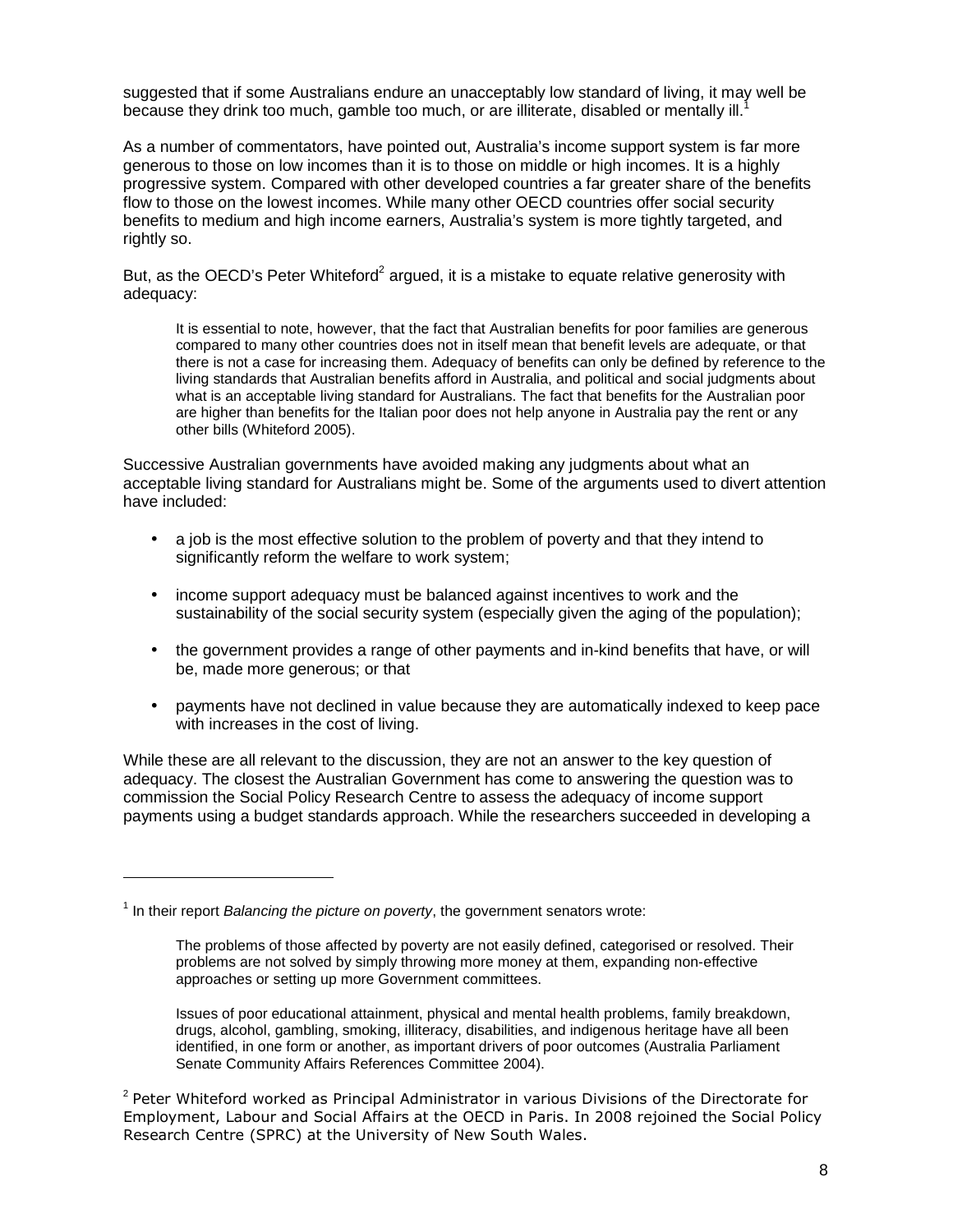set of standards (along with a 670 page report), a change of government meant that the project was abandoned.<sup>3</sup>

There is a growing awareness in the community that many age pensioners are struggling to make their incomes stretch to cover the basics of food, transport and accommodation. The pension rate for singles is \$546.80 a fortnight. Groups representing pensioners and seniors have highlighted cases of extreme hardship, particularly among single people who do not own their own homes. Evidence presented to the recent senate inquiry into the cost of living pressures on older Australians painted a vivid picture of how difficult life on a pension can be.

With the cost of housing, petrol and groceries rising, many working Australians feel a great amount of empathy for elderly people and carers who are struggling to make ends meet. Even though their incomes may be much higher, they too feel as if they are struggling.

But if seniors, carers and working families are doing it tough what about single parents, people with disabilities and those on allowances such as Youth and Newstart? The single rate of Newstart Allowance is currently \$437.10 per fortnight. And while it might come with a modest rate of rent assistance and the Family Tax Benefit (FTB) for those with children, allowees miss out on many of the additional supports available to seniors and pensioners. There are no annual bonuses or allowances for telephones or utilities.

Data from the Household, Income and Labour Dynamics in Australia (HILDA) survey shows that it is not just age pensioners who are 'doing it tough'. This chart from the Department of Families, Housing, Community Services and Indigenous Affairs, shows that reports of financial stress and hardship are even more common among single parents and working age couples with children.<sup>4</sup>

 $\overline{a}$ 

 $3$  To see how far advanced the project was before the government abandoned it, see the Department of Social Security (DSS) research paper Development of Indicative Budget Standards for Australia (Saunders 1998)

<sup>&</sup>lt;sup>4</sup> According to the departmental paper:

Hardship relates to the incidence of: missing a meal, going without heating, having to sell or pawn an item, or seeking help from a welfare organisation, because of a shortage of money. Financial stress includes these items as well as being unable to pay electricity, gas or phone bills on time, not being able to pay mortgage or rent on time or asking for financial help from family or friends. Multiple stress or hardship involves a person reporting two or more of these items over the previous 12 months.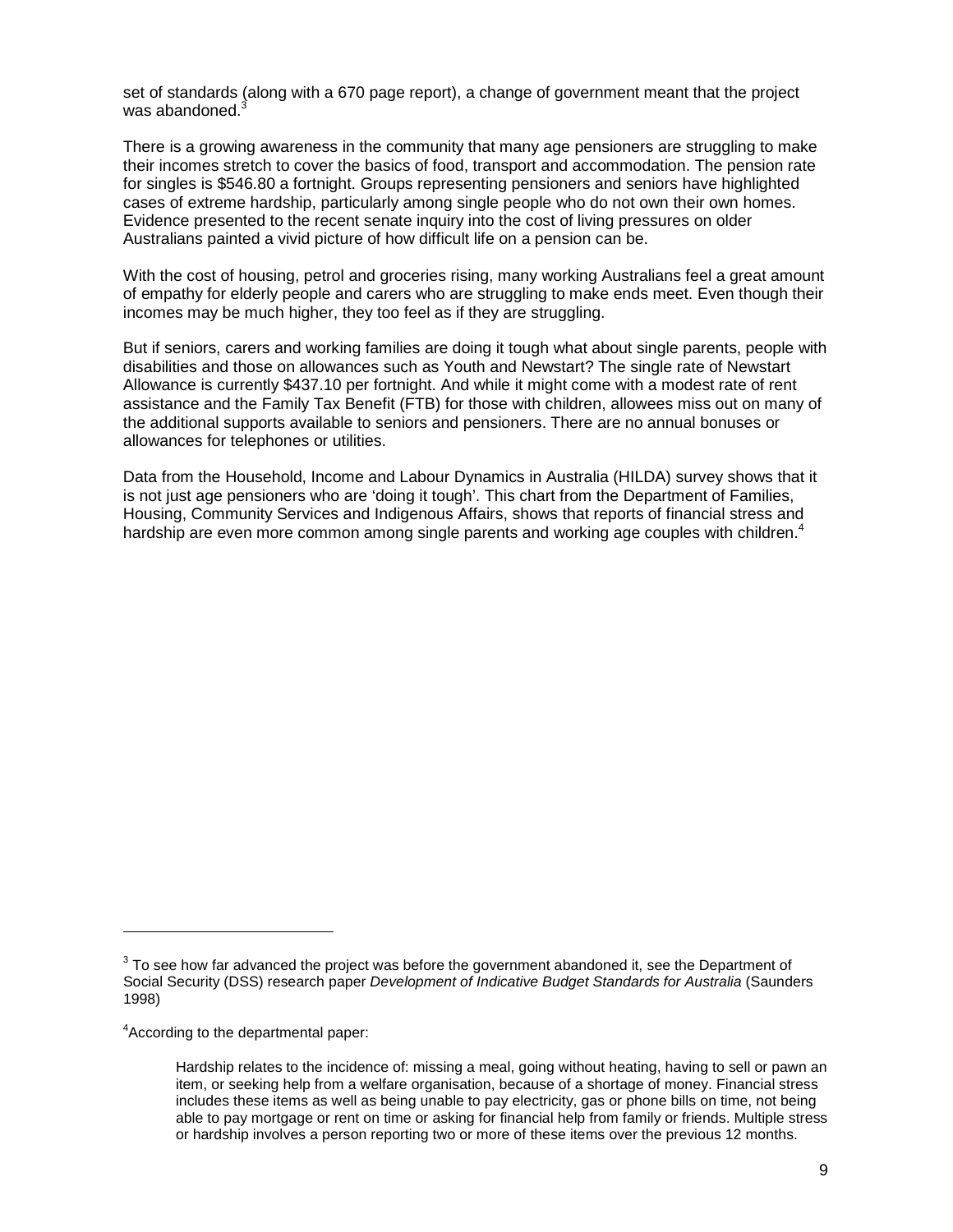

Adequacy is not just a problem for age pensioners and carers. It is a problem for anyone who has to rely on income support for extended periods of time. As the chart below shows, income support payments are well below the minimum full time wage for adults.



(a) All employees total earnings for May 2008 (original). Source: ABS Average Weekly Earnings Australia 6302.0.

(b) July 2008 Decision. Source: Australian Fair Pay Commission.

(c) Maximum single adult rate as at 1 July 2008. Includes Age Pension, Disability Support Pension, Carer Payment, Parenting Payment Single, Bereavement Allowance, Wife Pension, Widow B Pension and Service Pension. (d) Maximum single adult rate as at 1 July 2008. Includes Newstart Allowance, Parenting Payment Partnered, Sickness Allowance, Mature Age Allowance, Widow Allowance

and Partner Allowance. Higher single rate applies to: a person with a dependent child; or a person aged 60 or more and on income support for at least 9 months; and to<br>partnered people separated due to ill-health, infirmity

(e) Lower single rate applies to singles not covered by the higher rate. Source: Pension Review Background Paper, FaHCSIA.

Because many people suspect that single parents and the unemployed are responsible for their own problems, they prefer to tune out or gloss over their stories. Even people with disabilities are sometimes considered suspect — with musculoskeletal disabilities referred to derogatively as 'Mediterranean back' or episodes of major depression dismissed as 'lack of motivation'. It is common to hear people talking about 'the dole' as if it were an addictive drug that perpetuates disadvantage rather than alleviating its symptoms. But logically, it is hard to accept that money takes on special drug-like powers when it is deposited by Centrelink or that joblessness is only psychologically destructive before the age of 65 (or 63 for women born before 30 June 1944).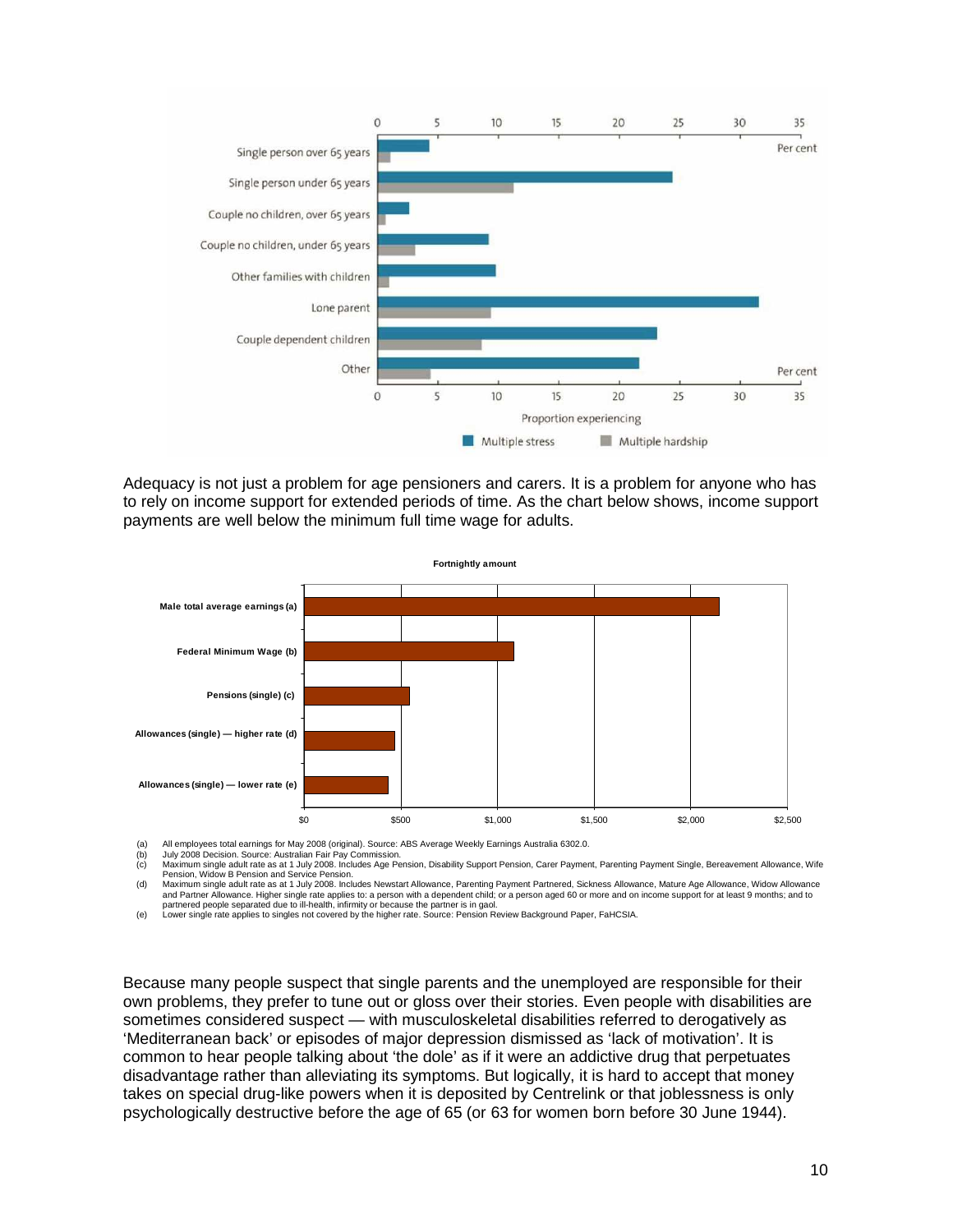In reality there is probably more diversity within income support categories as there is between them. Some mature aged Newstart or disability support recipients have worked almost all of their adult lives while some age pensioners have worked only intermittently if at all. It is impossible to generalise about the 'deservingness' of entire groups.

The rate of income support payments should be based on need rather than stereotypes about the deservingness of various groups. Judged against this criteria, it is not just pensions that are inadequate.

# **3 What gets measured gets done**

Before the last federal election Peter Garrett confronted the climate change sceptics in the Australian Government attacking them for refusing to set targets on greenhouse gas emissions. "It is perhaps the last line in the sand for the climate sceptics", he said, "they know that what gets measured gets done and that real targets will lead to real action" (Garrett 2007).

Australia also has a problem with people who are skeptical about the problem of inadequate income support payments. When policy makers do not want to take action on a problem, they refuse to measure it or set targets. Without publicly available performance indicators it is easier to treat the adequacy of income support payments as if it were purely a matter of opinion.

The Australian Government claims that our income support system is designed to support "a basic acceptable standard of living, accounting for prevailing community standards" (Harmer 2008 p 4). But there are no benchmarks for adequacy — no performance indicators.

The lack of adequacy benchmarks is a long standing problem. The Australian Government has had responsibility for income support since the creation of the first Commonwealth pensions for old age and invalidity almost 100 years ago. But in almost a century of policy making, there have been only two occasions that the Australian Government has taken steps to research what it costs income support recipients to live at an acceptable level.

During the early to mid 1970s, the Commission of Inquiry into Poverty (Henderson Commission) established a poverty line and recommended that pensions and benefits should be raised above it. The Commission was not a partisan creation. It was established by the McMahon Government in 1972 and expanded under the Whitlam Government. But by the time the Commission reported, the Fraser Government was attempting to reduce expenditure. The Henderson poverty line was never officially endorsed and was not accepted as a benchmark for policy making.

During the 1990s, the Keating Government looked again at the issue of adequacy. Under Minister Peter Baldwin, the Department of Social Security began a project to develop adequacy benchmarks for income support payments (DSS 1995). As part of the Adequacy Project, the department commissioned a unit at the SPRC to establish benchmarks using a budget standards methodology. But despite successfully establishing a set of benchmarks, these were not endorsed by the government or incorporated into a process for setting and adjusting payment rates. Again, a change of government and a new set of priorities intervened.

## **3.1 Adequacy as an objective**

According to many commentators, support for an adequate standard of living is the *primary* objective of the Australian income support system. For example, Peter Whiteford and Kim Bond have written that:

The most important objectives of government assistance are to alleviate poverty and to assist individuals to maintain adequate living standards. Other important objectives include encouraging self-provision and avoiding undesirable incentive effects (Whiteford 2000).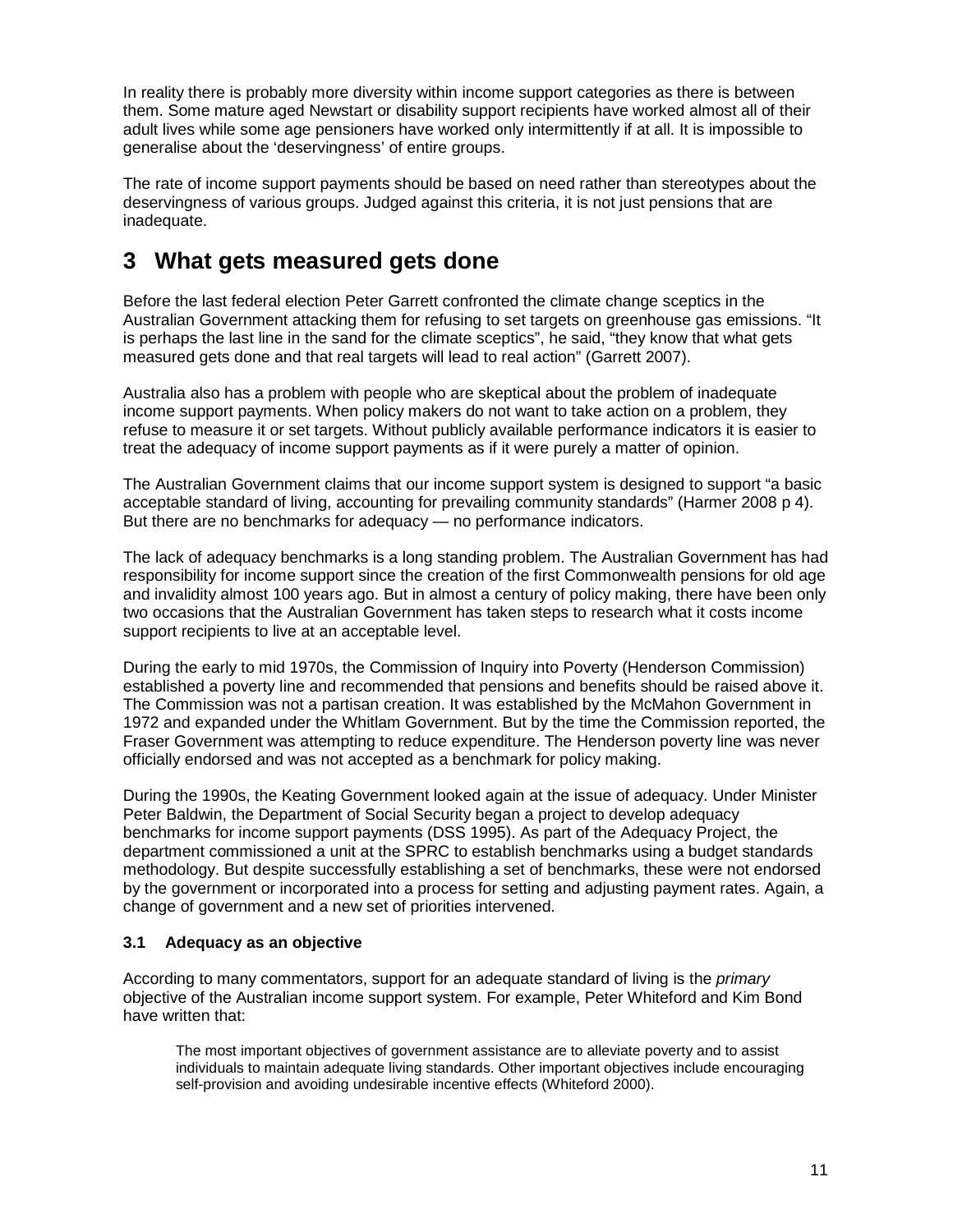This view is occasionally reflected in government publications. For example, in a fact sheet, the former Department of Families and Community Services has defined an income support payment as "a primary payment to ensure an adequate standard of living, such as a pension, allowance or student assistance." (FaCS 1999).

The government's background paper for the pension review also endorses this view. The paper claims that the first key design principle underpinning the system is that it "supports a **basic acceptable standard of living**, accounting for prevailing community standards." (Harmer 2008 p 4).

## **3.2 Adequacy and the history of Australia's income support system**

Australia's income support system has developed gradually over time. Beginning with pensions for the aged and disabled, it gradually expanded to include single parents, the unemployed and students. But it would be a mistake to think of its development as some kind of teleological process underpinned by an enduring set of principles.

On some occasions, changes to the system were inspired by short term political considerations. On others they were the first steps towards more sweeping reforms that never took place. For example, since 1954 payments to blind pensioners have been exempted from means testing. This anomaly is a relic from a time when some politicians hoped to abolish means testing for all pensioners.

It is debatable whether the system as a whole has been intended to support people according to their level of need. Judgments about deservingness have often played an important role.

#### 3.2.1 Aid for the deserving: 1908 – 1951

The first income support payments were targeted at the aged and people with disabilities. This was not just because these groups were considered the most in need of assistance, but also because they were considered the most deserving.

By 1908 New South Wales, Victoria and Queensland had all created their own pension schemes. But with the passage of the Invalid and Old-age Pension Act of 1908, the Commonwealth took over this responsibility. According to Terry Carney and Peter Hanks:

Those programmes were heavily infused with the values and philosophy of 'social deserts'. Need, of itself was seen as an entirely inadequate justification for attracting government support. Public moneys were to be expended only on citizens of long standing who, by their endeavours in years past, had laid the foundations for community well-being. Support was extended to the aged and to invalids on the basis that they had contributed to community prosperity, and were now unable to participate in productive activity, or that, through no fault of their own, they were denied that opportunity to participate (Carney 1994 p 32-33).

Legislation for the Old-age Pension specifically excluded claimants who were not of good character. The rate of the pension was set at an amount that the Commissioner of Pensions determined as "reasonable and sufficient" and a means test was applied.

In practice, political considerations often determined the pension rate. For example, in 1940, the Menzies Government agreed to increase pension rates. The opposition also pushed it to adjust pension rates automatically each quarter to take account of increases in the cost of living. This was an attempt to take the politics out of adjustments to pensions.

After the change of government in 1941 the Labor Government continued the practice of automatic adjustment. But in November 1943 politics returned when the cost of living measure fell and the pension rate was reduced. The government quickly came under pressure from pensioner organisations and was forced to reverse the reduction. After reconsidering the issue the government decided to abandon automatic indexation.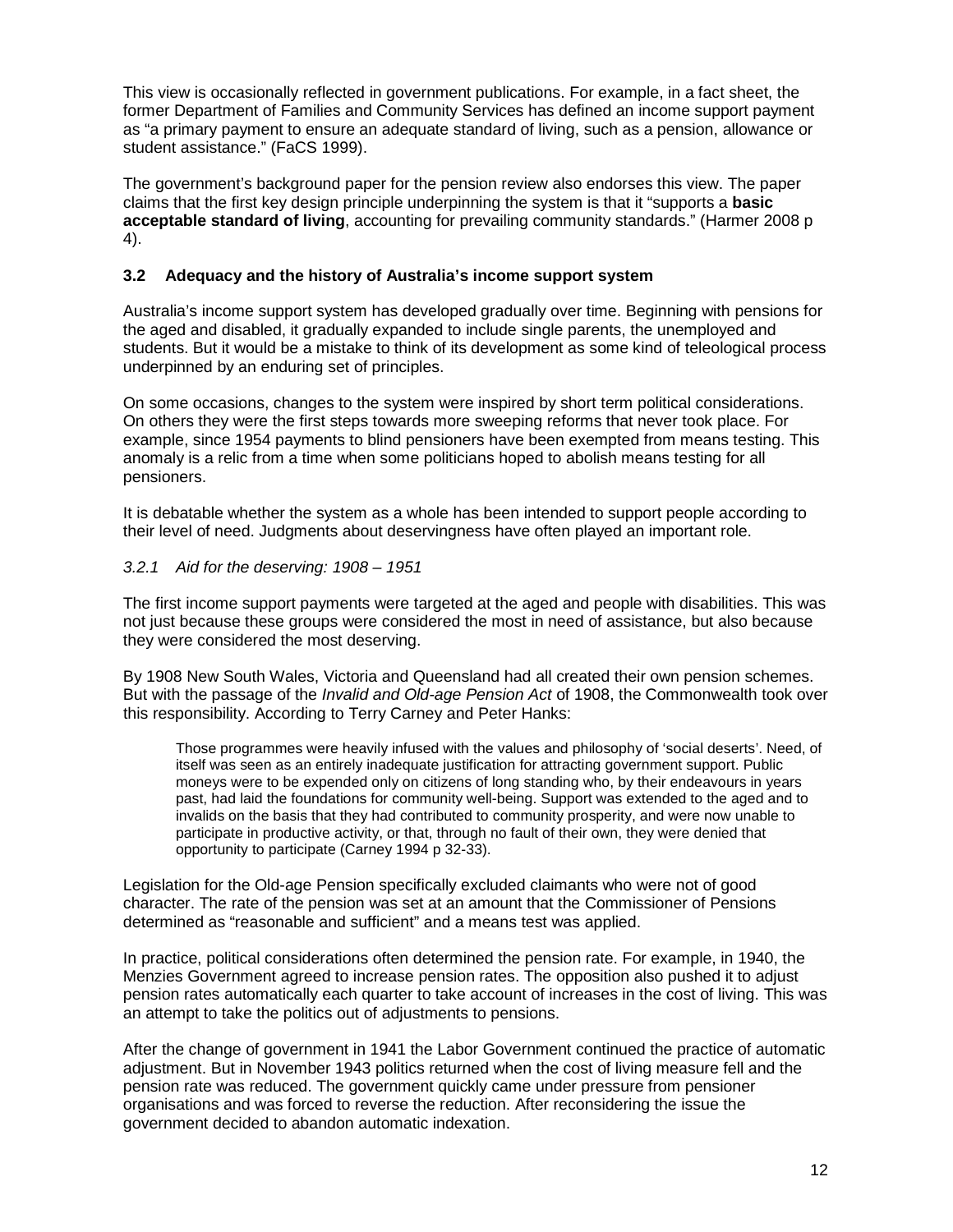In 1942 the Widow's pension was created, closely followed by unemployment, sickness and special benefits in 1944. As with recipients of the age pension, widows were also required to be "of good character and deserving of a pension". All the new payments included a means test.

#### 3.2.2 Ad hoc adjustments

Pension rates were increased fairly regularly from the end of the Second World War. However, unemployment benefit rates were generally increased only when recessions drove up unemployment and put the government under political pressure. In 1952 the government doubled the rate of the benefit and increased it again in 1957, 1961 and 1962. 1961 had been an election year. Following the election the Menzies Government announced economic measures designed to stimulate the economy. These included increases in unemployment and sickness benefits (Kewley 1965 p 276).

The 1950s also saw the creation of one of the most enduring anomalies of the Australian income support system. For years there had been talk about removing means tests on pensions. In 1952 the government allowed blind pensioners to receive a part pension  $-$  £3  $-$  free of the means test. Then in 1954 they removed the means test entirely. In 1952 the Minister for Social Services said:

… we have planted something that will grow and that the people of the Commonwealth will respond with an expression of their willingness to bring to fruition a complete scheme whereby no man will be debarred from pension because of his thrift or his industry (Townley in Kewley 1965 p 310).

While the seed that Athol Townley planted never grew into anything much larger, it never went away either. Blind pensioners remain exempt from the means test.

During early 1972 the McMahon Government came under increasing pressure to raise pension rates. While noting that pensions had been rising significantly faster than the consumer price index or average weekly earnings, William Wentworth (Minister for Social Services) told cabinet that:

… there is a general feeling in the community and in the pensioner group that the pension is inadequate, that pensioners are in a state of relative poverty, and that a substantial increase in pensions is not only warranted but, indeed, is expected (Wentworth 1972).

Not surprisingly the minister recommended that pensions should be increased, noting that the amounts he proposed "would be the minimum acceptable to the community and electorate at the present time."

In the same year there was a much more ambitious proposal to link pension rates to movements in per capital Gross National Product to enable pensioners "participate in increasing national prosperity" and remove the issue of rate adjustments from the political arena. This proposal was rejected on advice from Treasury who warned that "Adoption of the Minister's proposal would have very serious budgetary consequences" (Treasury 1972).

It was no secret that Treasury's assessments of affordability were the most significant limit on the growth of income support payments. In a 1973 submission to the Commission of Inquiry into Poverty, the Australian Council of Social Service (ACOSS) argued that:

There are indications that a subjective judgment of the community's ability to pay has generally been a more significant factor in setting a minimum income level than the amount needed to maintain some acceptable standard of living (ACOSS 1973: 243).

Poverty was becoming a more significant issue as the 1972 election loomed. Mounting public pressure led the McMahon Government to set up a Commission of Inquiry into Poverty headed by Professor Ronald Henderson.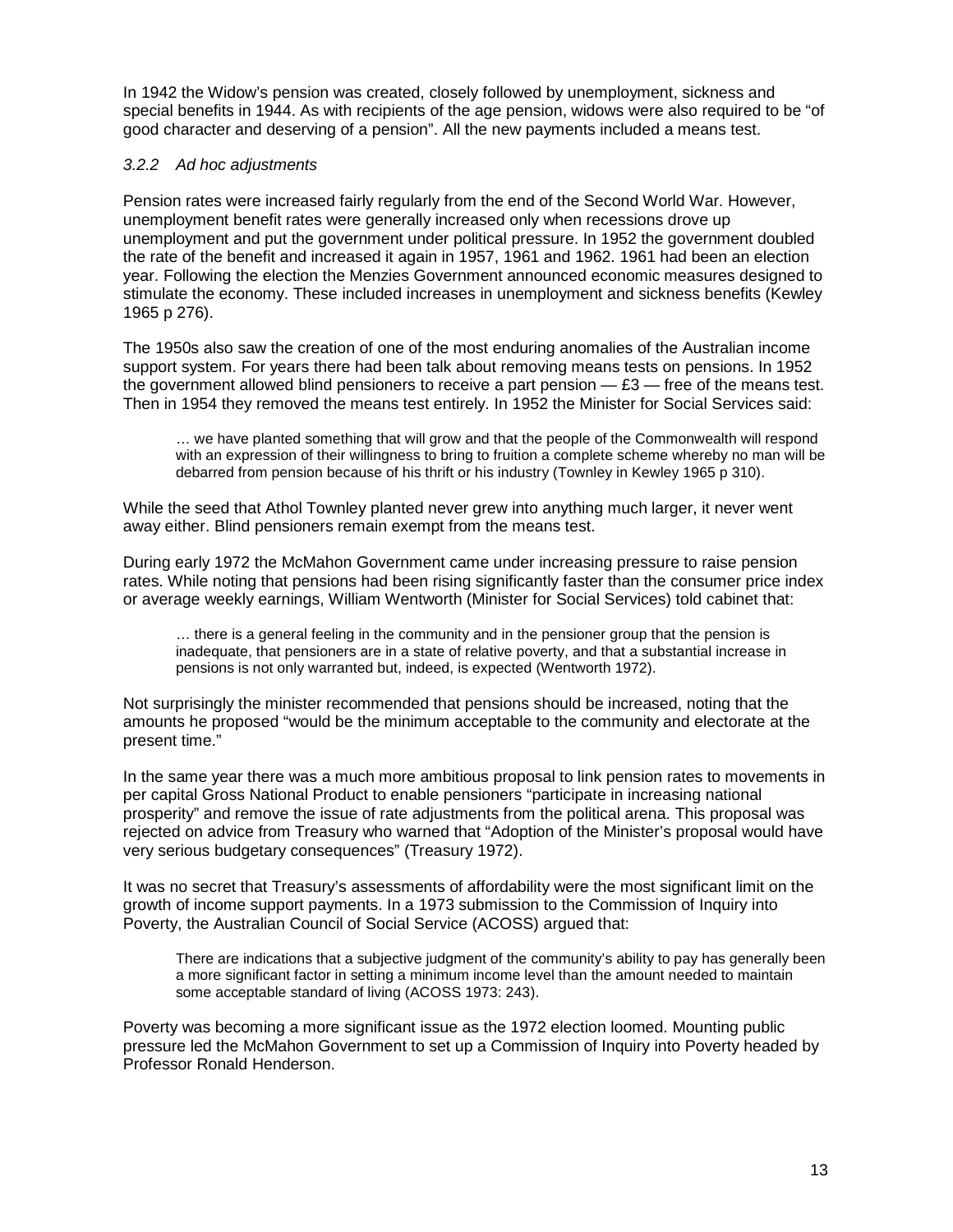#### 3.2.3 The Whitlam reforms

The election of the Whitlam Government in 1972 saw significant increases in the rates of income support payments. The poverty inquiry was expanded, and there was a discussion about replacing the income support system with a more streamlined and comprehensive guaranteed income scheme. Under Whitlam, the Australian Government replaced the principle of payment according to deservingness with the principle of payment according to need.

In opposition Whitlam had promised to raise the level of pensions to 25 per cent of average weekly earnings. He justified the benchmark by saying that the Chifley Government had set the pension at this level in 1949 (Whitlam 1985: 359). This was a politically advantageous rationale as it suggested that pensions had been adequate under Labor, but that subsequent conservative governments had allowed them to become inadequate.

Whitlam also promised to decouple the objective of adequacy from competing objectives. In a 1972 speech he said that:

The basic pension rate will no longer be tied to the financial and political considerations of Budgets. All pensions will be immediately raised by \$1.50 and thereafter every Spring and Autumn, the basic pension rate will be raised by \$1.50 until it reaches 25 per cent of average weekly make earnings. It will never be allowed to fall below that level (Whitlam in Kewley 1980 p 55).

Once in office the Government moved quickly to put these promises into effect. In March 1973, not only were pensions increased, but unemployment and sickness benefit were also increased to bring them into line with pensions. Payments were increased again in September. Bill Hayden's July 1973 cabinet submission explained the reasoning behind the decision:

The proposal envisages that the rates of unemployment, sickness and special benefits should be increased by the same amounts as the pension. The principle that common needs deserve common rates of assistance was established when benefit rates were raised to the same level as pension rates under amendments to the Social Services Act made in March last (Hayden 1973).

As Minister for Social Security, Hayden sometimes seemed overwhelmed by the expectations created by Labor's election promises. Before the election Whitlam had promised to remove the means test on age pensions (Whitlam 1972). In office, Hayden was now responsible for implementing this despite the fact that it would be hugely expensive. In a submission to cabinet he wrote:

… we have the situation that the abolition of the means test during the life of the present Parliament was promised in the Election Policy Speech and there is a widespread public expectation of action in that direction. Although on the basis of need, perhaps other groups have a stronger case for additional Government assistance, the proposals [advanced in the submission] are, I feel, the minimum that could be adopted if we are to maintain the faith of the electorate in our willingness and ability to honour our commitments (Hayden 1973).

In this case, a popular election promise trumped the emerging principle of targeting according to need.

The Whitlam government also removed the requirement that pensioners must be of good character and be "deserving of a pension. " In a cabinet submission, Bill Hayden wrote:

Although I am informed that these provisions have not been invoked by the Department for a number of years, while they remain in the Act they are anachronisms and reflect undesirable moralising attitudes inherited from the 19<sup>th</sup> century and which are contrary to the philosophy of the present Government.

It is recommended that these provisions be repealed (Hayden 1974).

And in 1974 they were. Deservingness was no longer a legal requirement for pension eligibility.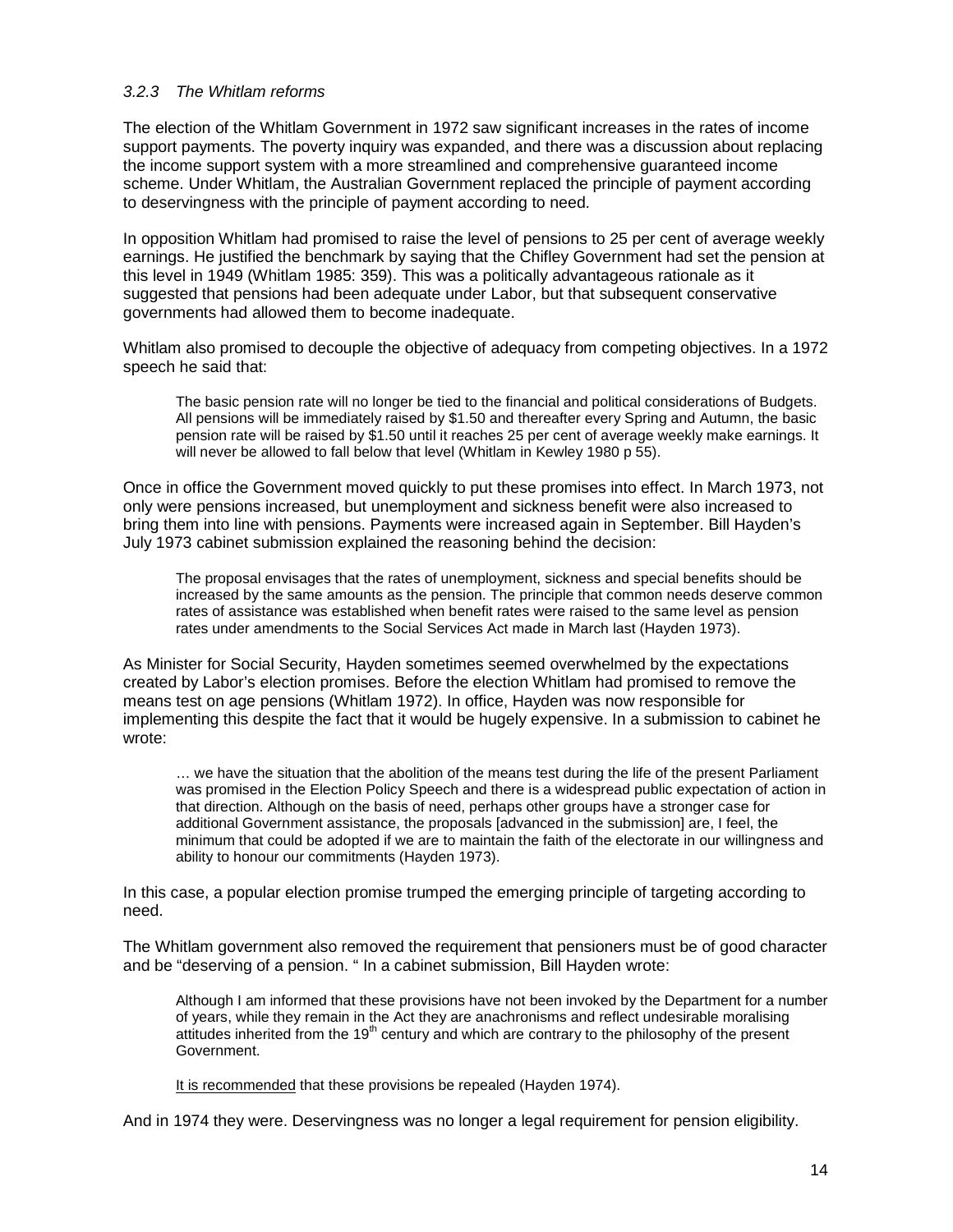#### 3.2.4 The Social Security Review

After the change of government in 1975 the principle that common needs deserve common rates of assistance was dropped. The Fraser Government froze single rates of unemployment benefits to allow them to fall behind the pension rate (Cass 1988).

It was not until the Hawke Government took office that the principle of payment according to need, re-emerged. In 1986 Brian Howe, the Minister for Social Security, commissioned a review of the social security system under the leadership of Professor Bettina Cass.

Cass argued that "There is no evidence that the basic income support needs of the unemployed are less than those of pensioners". The review's report on income support for the unemployed concluded that:

There is absolutely no justification which can be given for providing a lower rate of payment to single individuals, whether short-term or long-term unemployed, who must not only support themselves, but engage in active job search and maintain the mobility and social contacts necessary to ensure against labour market marginality (Cass 1988 p 292).

By the late 1980s, the idea that the age pension should be available without a means test had dropped off the agenda. Even in the mid-1970s, Ronald Henderson was arguing that improving the adequacy of payments was a far more important objective (Henderson 1975 p 47).

#### 3.2.5 Beyond the Safety Net

In 1995, Peter Baldwin, then Minister for Social Security, reaffirmed the goal of targeting payments according to need. In a paper titled Beyond the Safety Net Baldwin showed how the Social Security Review had resulted in substantial improvements in payment levels — particularly for low income families with children. But he also argued that these improvements were achieved, in large part, by tighter targeting.

This process was not without political pain, as anyone who recalls the reintroduction of the pensions assets test in 1985 will attest (I was berated at a meeting of the Pyrmont/Ultimo branch of the ALP over this, despite the fact that not one person in the room would have been within cooee of the assets test threshold!) (Baldwin 1995 p 10).

While Baldwin wanted to ensure that payments were adequate, he was sceptical about the poverty line established by the Henderson Commission. Drawing on the theoretical work of Amartya Sen and empirical work of Australian researchers Peter Travers and Sue Richardson (Travers 1993), he argued that the level of income that was 'adequate' could vary significantly depending on a person's circumstances. For example, elderly people who own their own homes are better off than many other people on similar incomes who do not (Baldwin 1995 p 38).

Constrained by a budget, Baldwin was keen to look for opportunities to help age pensioners make better use of their assets and to help unemployed and disabled people take more advantage of work opportunities and techniques to make their low incomes stretch further.

#### **3.3 Attempts to set adequacy benchmarks**

Most changes to payment levels have been the result of automatic indexation or government's response to political pressure. But in a number of cases, governments have attempted to define benchmarks for adequacy. Currently pensions are indexed to 25 per cent of male total average weekly earnings.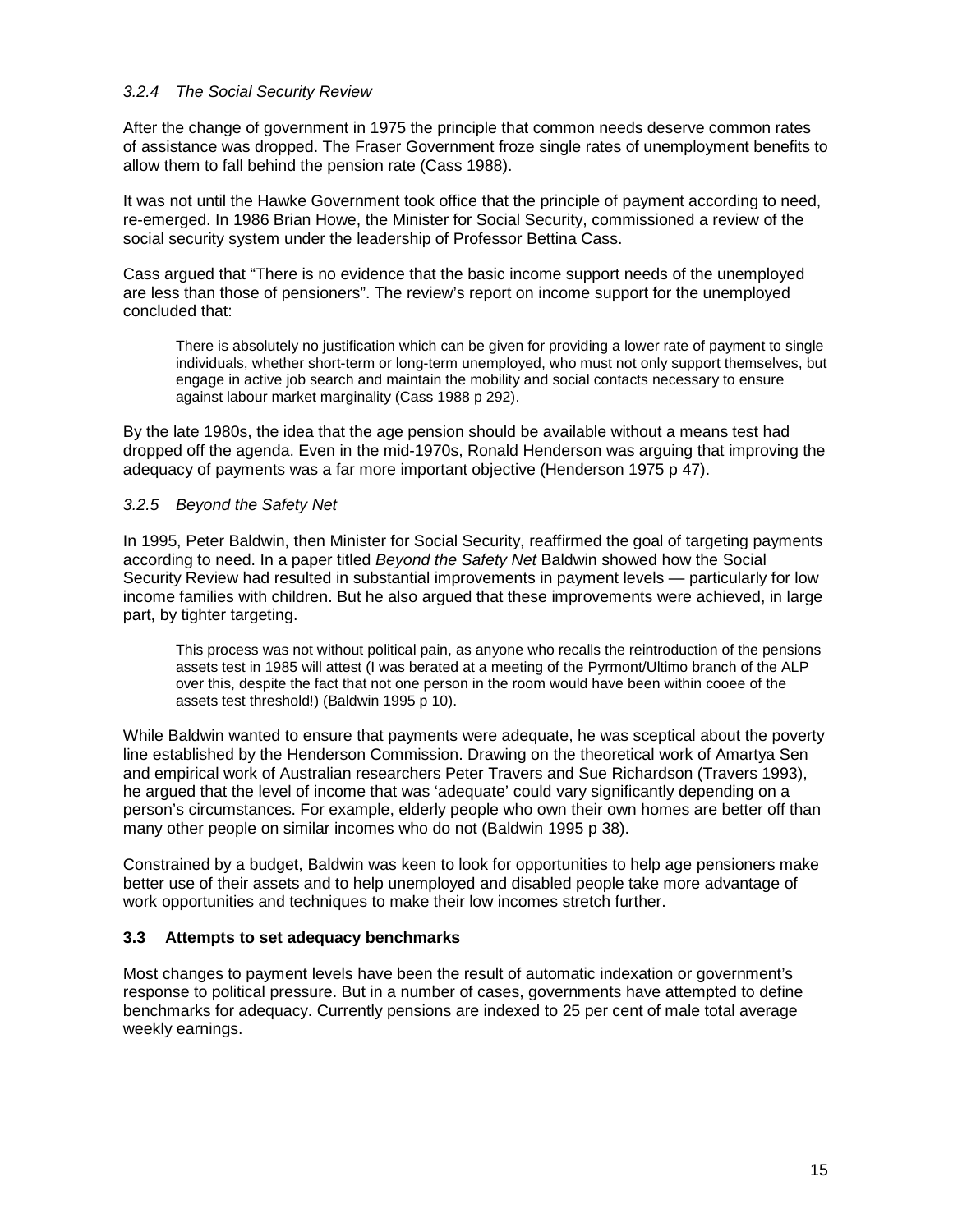#### 3.3.1 Linking pensions to an index of average earnings

During the last year of the McMahon Government, Cabinet discussed the idea of automatically adjusting pensions in line with movements in per capita gross national product. A Treasury analysis of the proposal was unfavourable and Cabinet rejected the idea (Treasury 1972).

Opposition leader, Gough Whitlam had a different proposal. He pledged to lift age pensions to 25 per cent of average weekly earnings arguing that:

Under the Chifley Labor Government the single pension was 25% of average weekly earnings. They have now fallen below 20%. The pension for a married couple was half average weekly earnings. Now it is barely one-third. And of course the point about using average weekly earnings as the appropriate bench-mark is that it is the true guide to the increased wealth of the community, the tax resources available to the community and the cost of a decent life in modern times. How can it be argued that we cannot afford to do to-day what we were able to do a quarter of a century ago (Whitlam 1972).

The Henderson Commission adopted a similar approach, arguing that both pensions and benefits should "be updated frequently and regularly by an amount that prevents the beneficiaries from falling behind the rest of the population." The Commission suggested using either an index of average earnings or an index of per capita gross domestic product (Henderson 1975 p 47).

Whitlam never succeeded in lifting pension rates to the target. But the commitment was retained by the Hawke Labor Government and pensions (not just age pensions) reached the benchmark of 25 per cent of male total average weekly earnings (MTAWE) in 1990.

While the Hawke Government made a political commitment to link pensions to MTAWE, this commitment was not entrenched in legislation. In 1997 the Howard Government reaffirmed the commitment and put it into law. Noting that many older Australians were concerned that the cost of living was increasing faster than pensions, the government strengthened its pledge that pensions would be indexed to keep pace with rising community living standards:

The Government also recognises that many seniors are concerned that their cost of living may rise faster than the consumer price index. To address this, the Government will guarantee that the Age Pension will increase in line with the higher of the consumer price index, increases in male total average weekly earnings or the living cost index for age pensioner households. These arrangements will ensure that the Age Pension keeps pace with increases in prices and improvements in community living standards (Australian Government 2008).

While pensions have increased in value in real terms, allowances have not. The principle of payment according to need appears to have been abandoned.

#### 3.3.2 Benchmarking using a budget standards approach

In 1993 Peter Baldwin announced that the Department of Social Security (DSS) would conduct a study to develop new benchmarks for adequacy. This was a wide ranging study which recognised from the beginning benchmarks must be developed from a combination of normative and empirical judgments. In a 1995 paper the department explained that:

Statements regarding the adequacy of incomes are, necessarily, influenced by community views and attitudes. They reflect judgements regarding the legitimate aspirations of individuals, the role of the individual within the society, and the relationship between the individual, the community and the state.

As such, there can be no absolute statement regarding adequacy. The notion of adequacy must be placed in context with regard to both subject and purpose (DSS 1995p 5).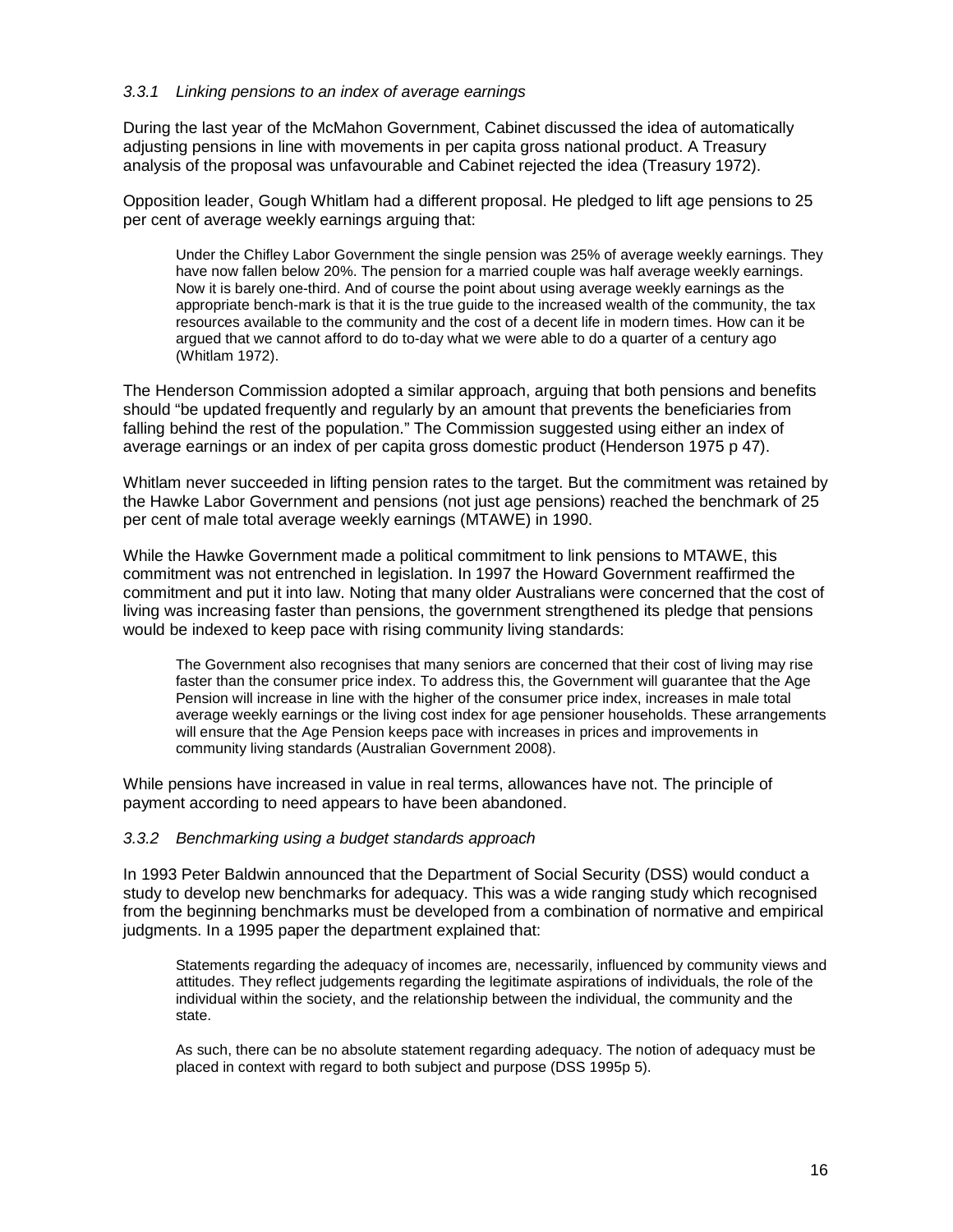While adequacy benchmarks are conceptually distinct from poverty lines, the department realised that there was little hope of maintaining this distinction in public debate. Creating a benchmark would create a strong expectation that payments would not fall below it.

Even in the early stages of the project, it was clear that political considerations were making it difficult to keep the objective of adequacy conceptually distinct from other government objectives. The 1995 paper argued that:

… assessments of adequacy may be influenced by broader fiscal objectives, labour market incentives or judgements about community goals (DSS 1995: 37).

Conceptually this claim is nonsense. Broader fiscal objectives and labour market incentives are separate but competing objectives that governments must balance against adequacy. Policy making is all about trade-offs.

But perhaps it is unreasonable to expect a department to put their minister in the position of having to admit that income support payments have deliberately been set at a rate that is inadequate.

Interestingly, the recent departmental background for the pension review has updated the SPRC's budget standards and used them to make the point that pension adequacy has improved (Harmer 2008 p 18).

# **4 The problem of trade-offs**

At first glance, Gough Whitlam's promise that "the basic pension rate will no longer be tied to the financial and political considerations of Budgets" might seem reckless and irresponsible. Obviously, no government can ignore budgetary constraints or politics and function effectively. But what the promise represents is the determination to put adequacy first, even if this means trade offs in other areas. And when governments do make trade offs, they should do so explicitly. This is what accountability requires.

#### **4.1 Key design principles of Australia's income support system**

According to the government's background paper, Australia's income support system is underpinned by five key principles:

It supports a **basic acceptable standard of living**, accounting for prevailing community standards. Payments are not related to past earnings and do not compensate for pain, suffering or loss of amenity.

It is **equitable**. It treats people in similar circumstances similarly. Those with additional costs are given greater assistance either through transfer payments or services to help them achieve a similar living standard. In some circumstances, these additional costs are recognised across a range of income levels.

It **targets payments** to those not able to fully support themselves. Those with their own resources and therefore the capacity to support themselves do not have the same need for transfers. Income and assets tests are used to reduce payments for people with private resources.

It **promotes participation and self-provision** through a combination of:

- services and assistance to help people deal with disadvantage (including disability, caring, improving skills and seeking work)
- incentives to work to provide for current needs and for retirement —for example, through contributions to superannuation
- obligations to work and to seek suitable work for those who are expected to, and the use of private savings to support themselves for those with savings.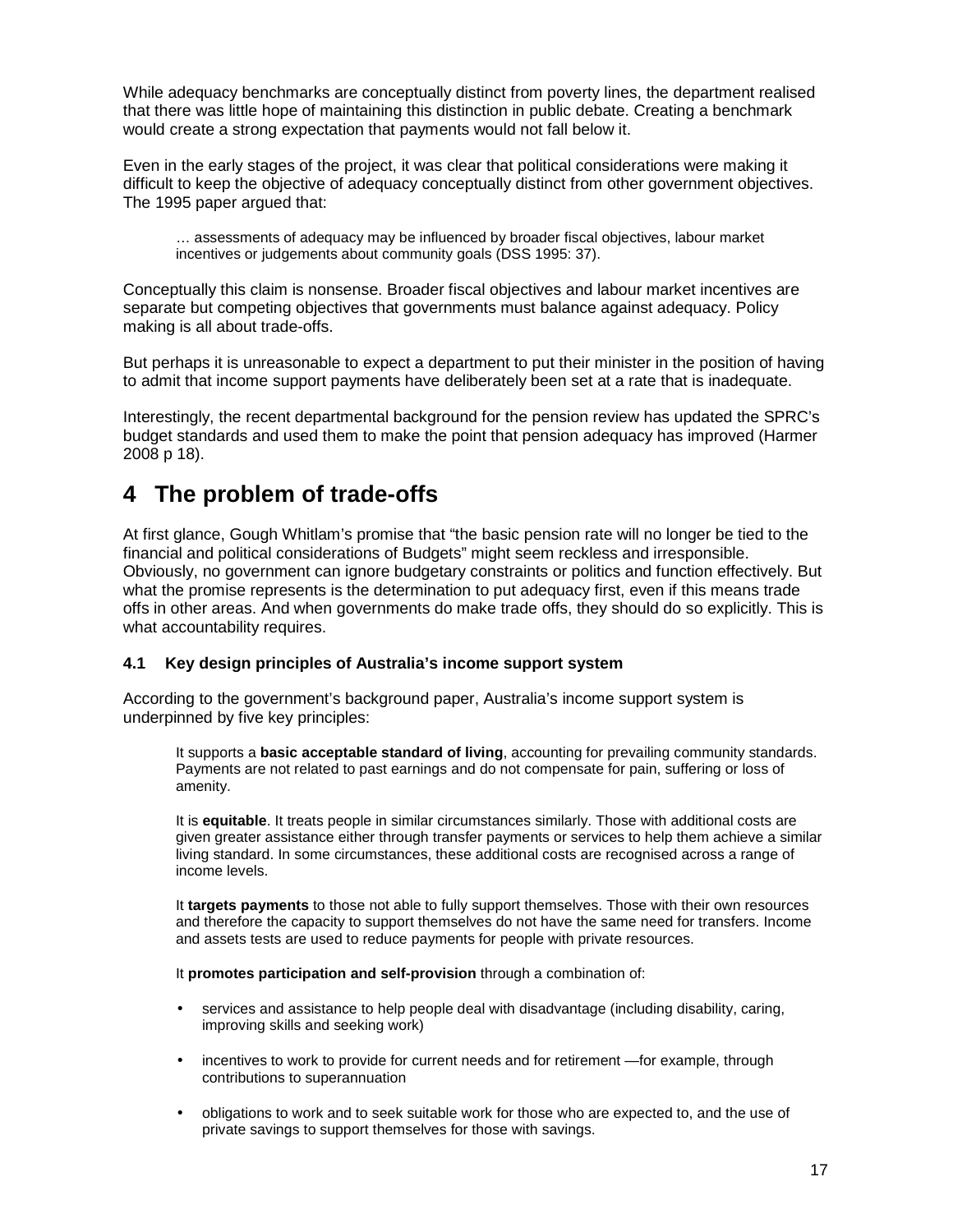It is **sustainable**. The broad community accepts that those who receive social security payments are in genuine need and that the overall system is affordable across the economic cycle and in the long run, given the ageing of the population (Harmer 2008).

The government's background paper recognises that "these principles must be balanced against each other, because there are significant tensions between them."

#### **4.2 Adequacy as the primary principle**

According to most commentators, support for an adequate standard of living is the *primary* objective of the Australian income support system. For example, Peter Whiteford and Kim Bond write that:

The most important objectives of government assistance are to alleviate poverty and to assist individuals to maintain adequate living standards. Other important objectives include encouraging self-provision and avoiding undesirable incentive effects (Whiteford 2000).

This view is occasionally reflected in government publications. For example, in a fact sheet, the former Department of Families and Community Services has defined an income support payment as "a primary payment to ensure an adequate standard of living, such as a pension, allowance or student assistance." (FaCS 1999).

## **4.3 Competing principles**

 $\overline{a}$ 

Not all of the five principles conflict with the principle of payment according to need or conflict to the same degree.

Applying the principle of equity (or fairness) complements the principle of payment according to need by ensuring that those whose level of need is the same, receive the same level of assistance. As the background paper explains, the goal is to give each recipient the amount they need in order to "achieve a similar living standard".

Targeting is about applying the needs principle in a cost effective way. By applying means tests and work tests, the income support system can be designed to exclude claimants who are able to support themselves — that is, it attempts to exclude claimants who do not need income support in order to reach a basic acceptable standard of living. So, for example, person who is able to earn a income through paid employment but who chooses not to, does not have the same level of need as a person who is unable to work.<sup>5</sup>

In principle there is no conflict between targeting according to need and the application of the needs principle. But in practice, the system will make mistakes. If targeting is tight, it will exclude some people in genuine need. If it is loose it will make payments to people who do not need them. Creating a system which was able to investigate each claimant's individual circumstances and customise payments exactly according to need is unlikely to be cost effective. Giving decision makers a high level of discretion about payment rates would almost certainly lead to inequitable outcomes.

Unlike the principles of targeting and equity, the principle of promoting participation and selfprovision can conflict with the needs principle. It may be that reducing income support payments to inadequate levels will encourage some people to save more for retirement or search for work more aggressively. After all, in many third world countries there are no income support programs and people scrape together a living by picking through garbage dumps, searching for scrap metal or

<sup>&</sup>lt;sup>5</sup> While straightforward in principle, attempts to exclude claimants who are voluntarily unemployed can be difficult in practice. Targeting a small number of voluntarily unemployed is also likely to result in the unnecessary harassment of many more involuntary unemployed.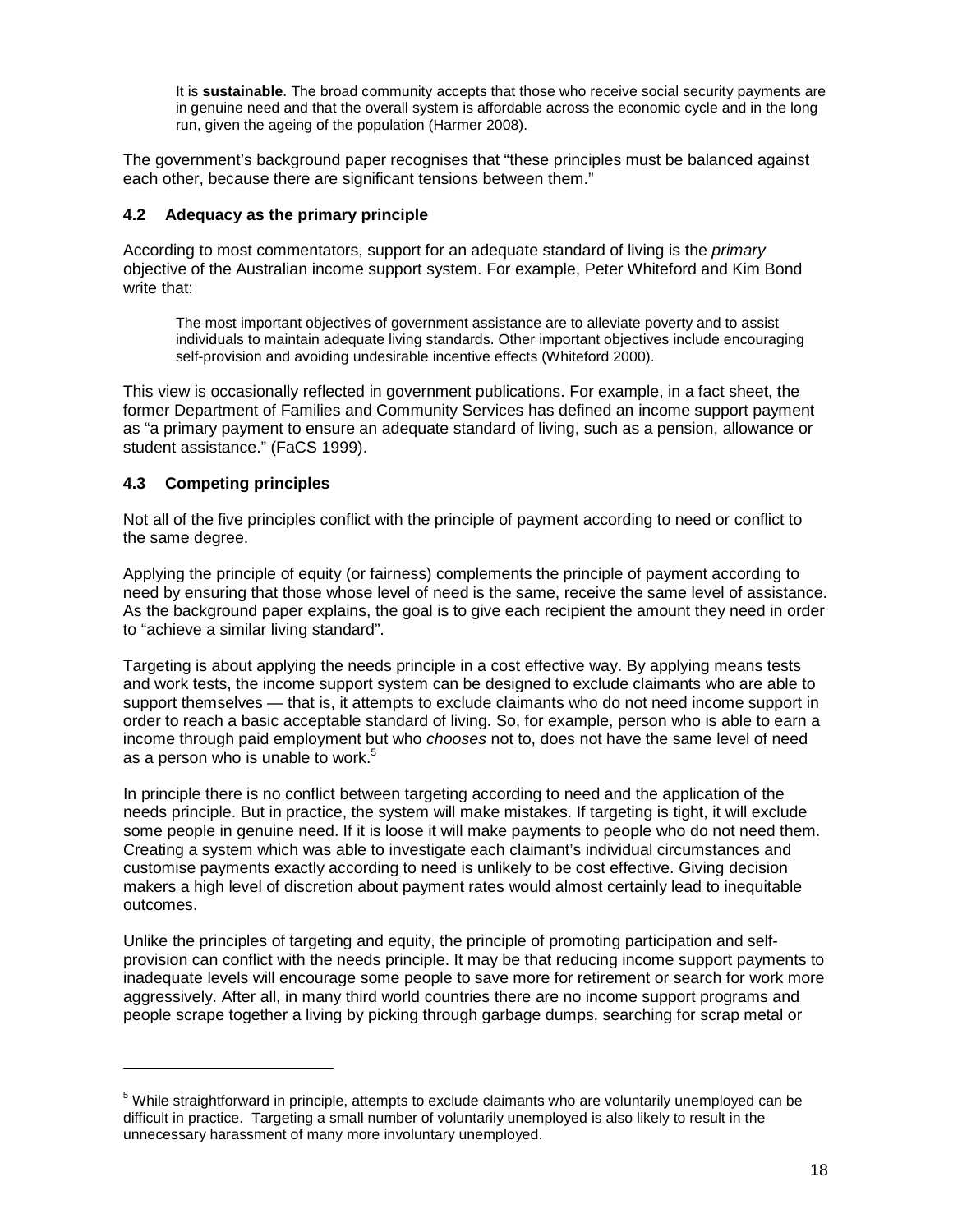other forms of subsistence-level self-employment. And in many countries it is common elderly people move in with their adult children when they are unable to afford to feed, clothe and house themselves. The question is whether we want to encourage this kind of self-provision at the expense of denying vulnerable people an income that is enough to enable them to live decently as members of our community.

The principle of sustainability has two components — political and fiscal. Political sustainability is about the public's support for the income support system. Public opinion tends to be more favourable towards the elderly, carers and working couples supporting families than it is to unemployed young people or single women with children. Public attitudes are heavily shaped by stereotypes about different groups of claimants and judgments about deservingness. Governments can increase support for the income support system by biasing assistance towards 'deserving' groups such as age pensioners.

Fiscal sustainability is about the burden today's decisions will have on tomorrow's budgets. For example, if the population is aging, making large increases to the age pension will have significant consequences for future budgets, especially if pensions are indexed against a measure of average male earnings.

Concerns over political sustainability encourage spending on pensions and payments to families with children while discouraging additional spending on payments such as Newstart and Youth Allowance. This makes it more difficult for governments to achieve a system that is equitable and targeted according to need. Concerns about fiscal sustainability tend to work in the opposite direction, strongly discouraging increases to pensions.

#### **4.4 Justifications for inadequate rates of payment**

As the background paper to the Pension Review explains, ensuring that recipients have the ability to maintain an adequate standard of living is not the government's only objective. In some circumstances other objectives might override the objective of adequacy. For example:

- *Maintaining incentives to work: Policy makers may decide to set payments to working* age recipients at an inadequate level in order to encourage recipients to take up opportunities for paid work.
- **Affordability:** Policy makers may decide that adequate income support payments are not affordable within current budget constraints. They may decide to trade off income support adequacy in favour of other objectives such as lower taxes, higher rates of economic growth, or high spending on other programs.
- **Sustainability:** Policy makers may decide to set income support payments at an inadequate level now to avoid creating affordability problems in the future. For example, since it is politically more costly to reduce Age Pension rates than to increase them, policy makers may decide to limit increases now in order to avoid having to reduce payment rates as the population ages.

#### 4.4.1 Examples of tradeoffs

For working age payments the most important trade off has been between adequacy and work incentives. According to one very old school of thought, it is *impossible* to preserve work incentives and maintain payments at an adequate rate. The French thinker Alexis de Tocqueville argued this point in 1835:

Man, like all socially organised beings, has a natural passion for idleness. There are, however, two incentives to work: the need to live and the desire to improve the conditions of life. Experience has proven that the majority of men can be sufficiently motivated to work only by the first of these incentives. The second is only effective with a small minority. Well, a charitable institution indiscriminately open to all those in need, or a law which gives all the poor a right to public aid,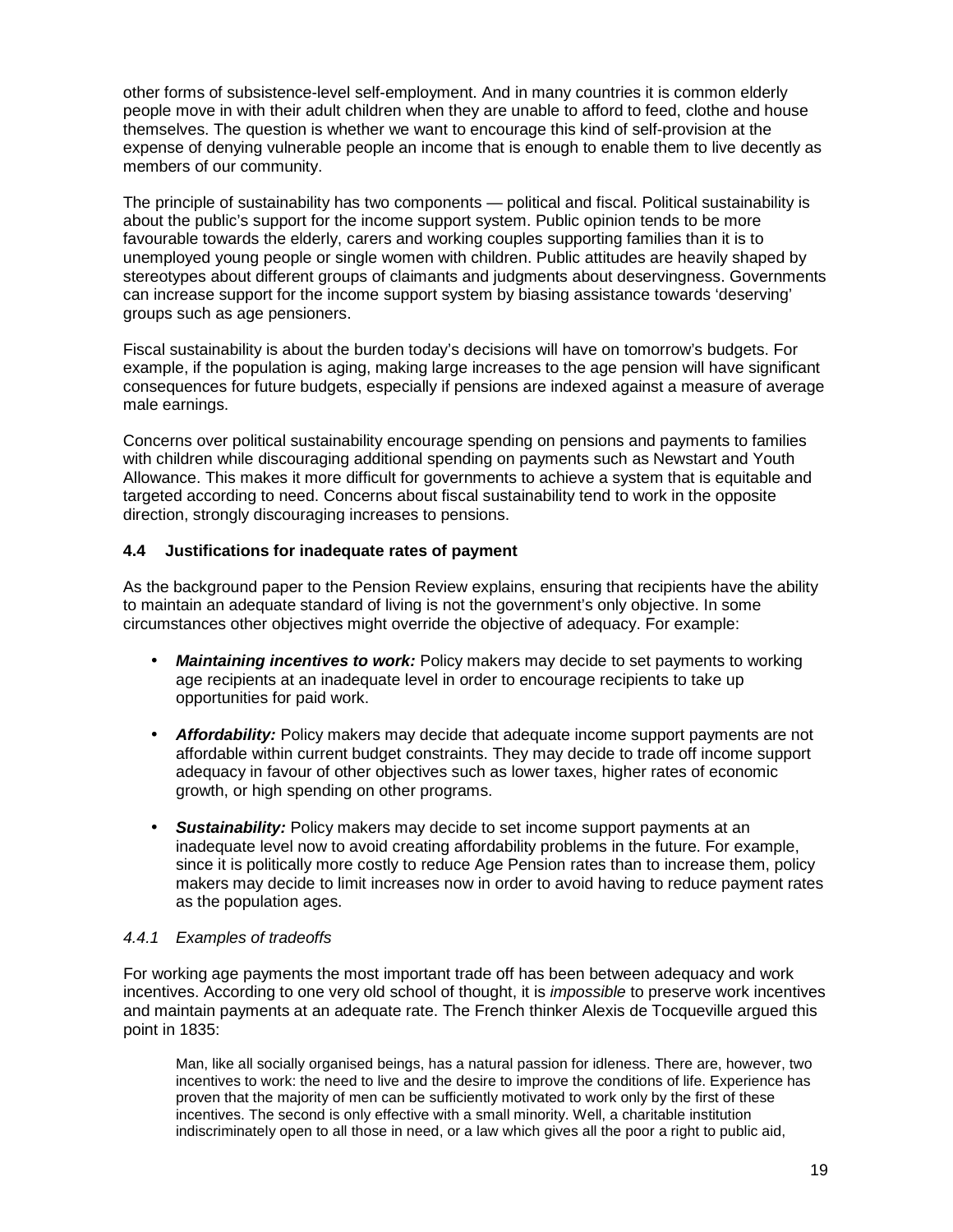whatever the origin of their poverty, weakens or destroys the first stimulant and leaves only the second intact (de Tocqueville 1997: 55).

If de Tocqueville was right, then financial incentives alone are not enough to encourage work. Even if jobs are available and wages are substantially higher than income support payments, many people will make no effort to work or save for retirement if income support payments are set at an adequate level. For these people, the only way to preserve work incentives is to threaten them with severe hardship.

Obviously de Tocqueville's fears were exaggerated. Today, even in countries where benefit levels are extremely generous, the majority of people choose to work. Commentators like Clive Hamilton now worry that a desire to "improve the conditions of life" is causing many people to overwork (Hamilton 2003). However, the idea that adequate income support will undermine incentives to work continued to influence income support policy into the  $20<sup>th</sup>$  century and is often used to justify the disparity between the rates of pensions and those of unemployment allowances. As a report for the Hawke Government's Social Security Review noted

… the underlying rationale for keeping the level low was to deter unemployment. No government from the time of the Social Services Consolidation Act until 1972 showed any intention of providing benefits which would be sufficient for beneficiaries to live on (Jordan 1975). The fear was expressed that if people could live on unemployment benefit many would choose to so, despite the work test (Cass 1988 p 18).

Up until 1972, governments maintained unemployment and sickness benefits at a lower rate than pensions. After 1972, the Whitlam Government both substantially increased the rate of payments and aligned unemployment and sickness benefits with pensions. But with the next change of government the gap was allowed to reopen.

It is important to recognise that there are a number of ways to address the problem of work incentives. Rather than reducing income support payments to those out of work, policy makers can choose to increase payments available to those in low paid work or increase the job search and training obligations imposed on income support recipients. Unless we accept de Tocqueville's argument that many people lack a strong enough desire to live above a subsistence level, this means that the problem of work incentives is really a problem of affordability.

When income support payments are reduced below adequate levels the negative impacts of motivating recipients who are able to find work fall on those who are not able to find work. All recipients are made to suffer in order to change the behaviour of a few. When work incentives are increased in other ways the impacts are met by the community as a whole.

#### 4.4.2 Competing objectives and adequacy standards

The presence of competing objectives is sometimes invoked as if it were an argument against establishing adequacy standards. For example, when the UK Select Committee on Work and Pensions rejected a proposal to use budget standards as an adequacy benchmark, they give this rationale:

One reason for the Department's reluctance to use budget standards is an anxiety that they will in some way be used to fix social assistance and other scale rates, and some advocates believe they can be used for this purpose. However, the Committee recognises that benefit levels cannot be determined by budget standards. Ministers have to have regard to a range of factors in fixing benefit levels including the resources available and incentive effects (Select Committee on Work and Pensions 2004).

However, if it is unreasonable to quantify adequacy because Ministers must take affordability and incentive effects into account then why is not equally unreasonable to quantify incentive effects and affordability? The most powerful motivation for not setting adequacy standards is that they would force governments to acknowledge these trade offs.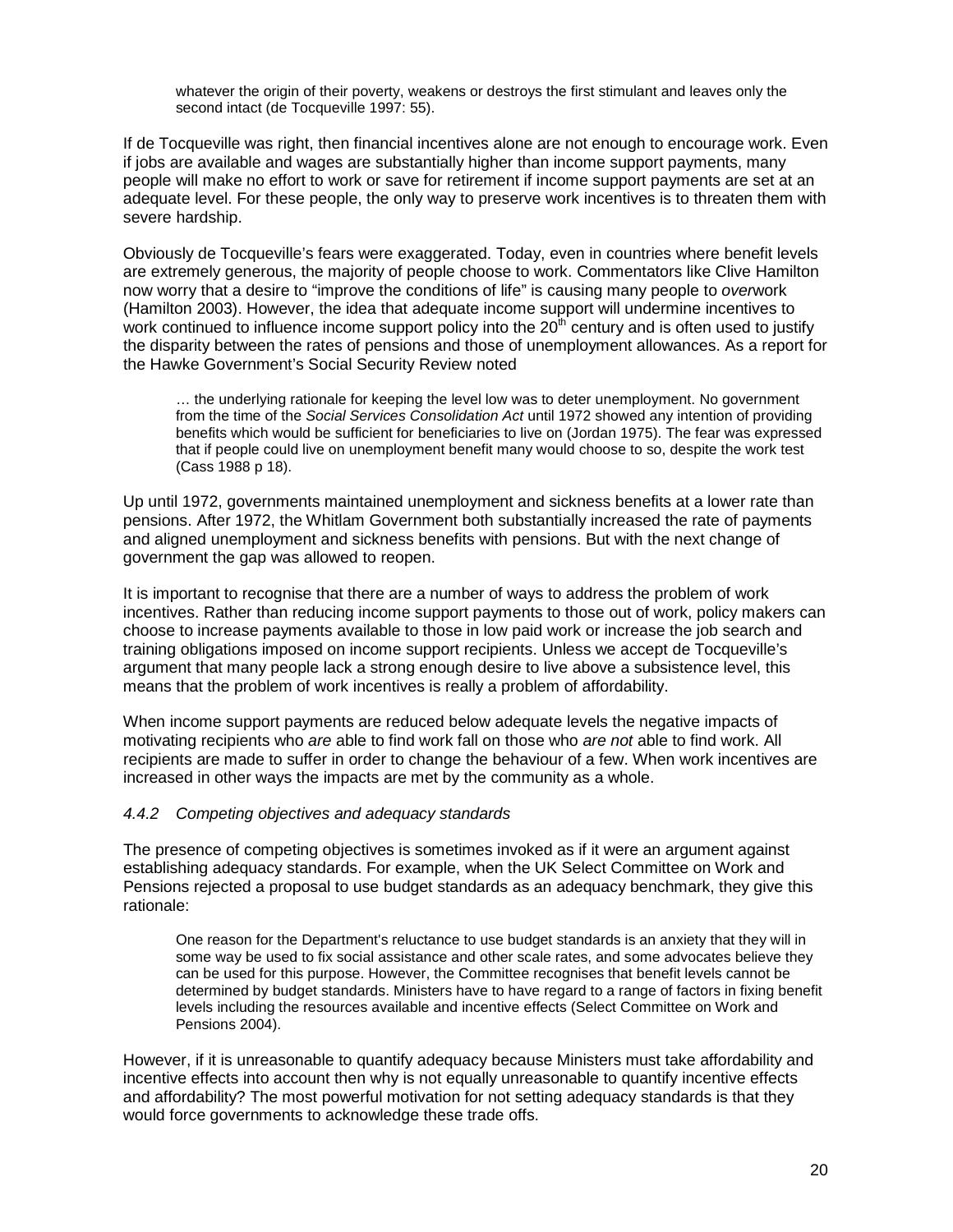If policy makers are committed to transparency and accountability they will make these trade offs explicitly rather than covertly. In a transparent and accountable process, policy makers would provide a definition of adequacy, set benchmarks and — if income support payments are not adjusted to meet them — provide a justification.

# **5 Objections to setting adequacy benchmarks**

## **5.1 The problem of individual circumstances**

In the past, Australia has resisted providing a definition of adequacy or setting benchmarks for adequacy. Under the previous government, the Department of Families, Community Services and Indigenous Affairs gave this rationale:

The adequacy of Australians' retirement incomes has been the subject of considerable debate over recent years. Much of the debate has centred on setting a benchmark for an adequate retirement income. However, the adequacy of retirement incomes depends on an individual's own circumstances, needs and expectations and accordingly the Australian Government has not set a 'one-size-fits-all' benchmark (FaCSIA 2007).

However, the same departmental submission asserts that the Age Pension "is meant to support a modest but adequate standard of living in retirement …". Taken together these two assertions suggest that, ideally, pension rates should be set on a case by case basis according to "an individual's own circumstances, needs and expectations".

It is unlikely that policy makers ever intended to pay pensioners different rates depending on their different expectations. So if the Age Pension really is intended to support an adequate standard of living, this standard of living needs to be defined independently of individual expectations. It is up to policy makers to establish what this standard of living is.

The problem of individual circumstances arises because different individuals may need different incomes in order to reach the same standard of living. For example, recipients who own their own home will need less income than those who rent privately. Similarly, recipients who are physically unable to drive may need a higher income in order to achieve the same level of mobility as those who are able to drive their own car.

While it is not possible to adjust payment rates to take account of all these factors, it is possible to estimate what proportion of the recipient population are unlikely to be able to achieve an adequate standard of living at prevailing rates of payment.

In some cases it may be more efficient to help recipients with special needs using targeted interventions to supplement income support payments. For example, income support recipients who face extra costs as a result of participation in intensive job search, education, training or voluntary work could be eligible for a participation supplement. This idea was canvassed by the Reference Group on Welfare Reform headed by Patrick McClure (McClure 2000 p 29)

## **5.2 The vagueness of 'adequacy'**

Critics of benchmarks rightly point out that the concept of adequacy is inherently vague. While it might be possible to say that \$1000 per week is more than adequate and that \$10 per week is inadequate, this does not imply that there must be some specific dollar figure which marks the line between adequacy and inadequacy.

According to the critics it is reasonable to hold governments accountable for improving the adequacy of payments but it is not reasonable to set a benchmark and then say that policy makers have failed if payments are set a few cents a week below it.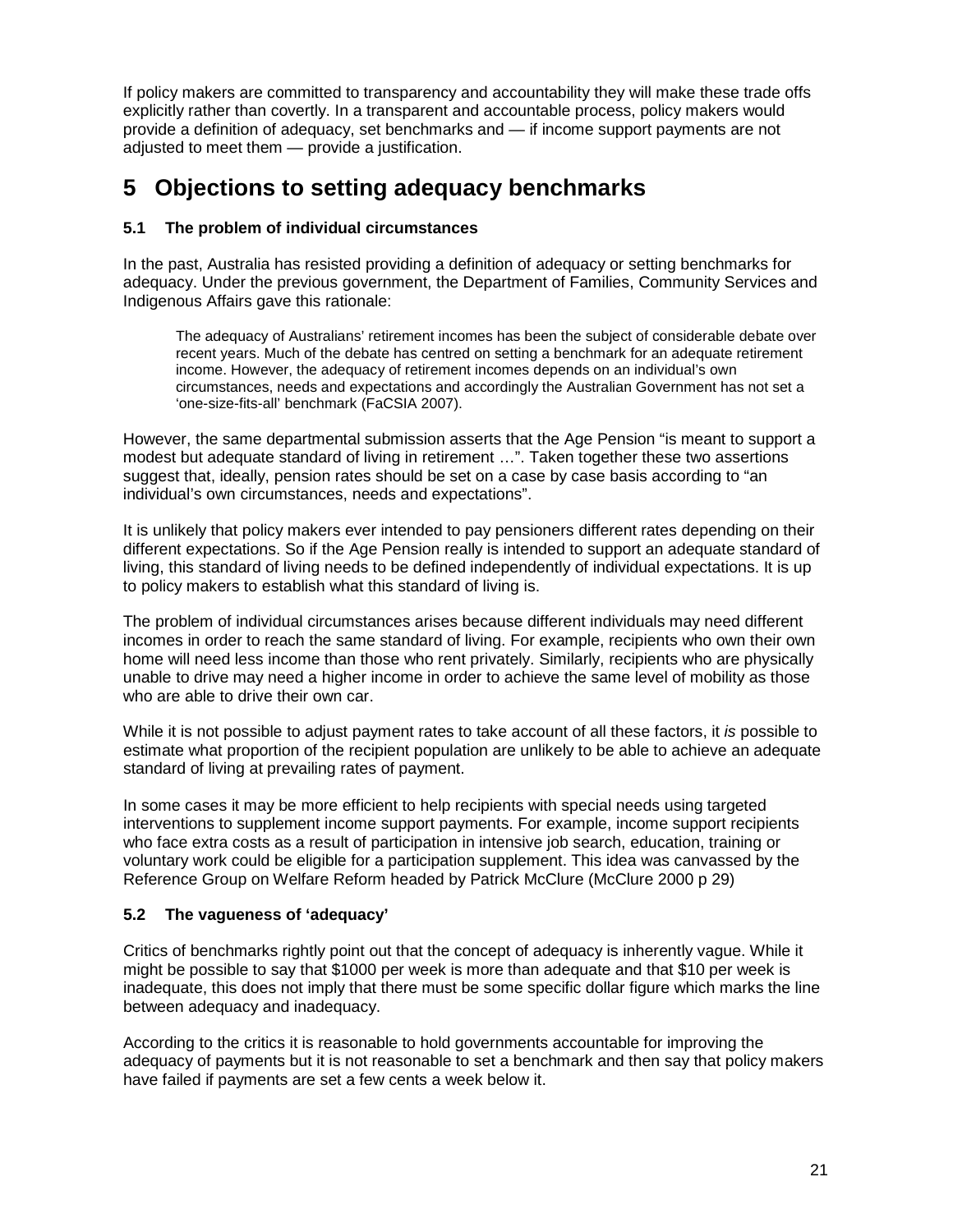While it is true that adequacy is a matter of degree so too is disability. The vagueness of the concept of disability does not prevent policy makers from setting a benchmark (using impairment tables), gathering statistics on the number of people with a disability and establishing a Disability Support Payment which requires that recipients be disabled in order to be eligible.

Setting a benchmark involves making judgments. What is most important is not that the judgment is beyond reasonable dispute, but that it is made on the basis of relevant considerations (eg cost of housing, cost of transport) and not on the basis of irrelevant considerations (eg policy makers willingness to allocate resources, effect on work incentives).

#### **5.3 The arbitrariness of adequacy judgments**

Judgments about the adequacy of a standard of living involve value judgments. However this does not make them entirely arbitrary or undermine their legitimacy. John Veit-Wilson argues that:

There cannot be a free-floating and universally acceptable criterion of 'adequacy'; it can be argued only in terms of answers to real-life questions such as adequacy for what?, adequacy for how long?, adequacy for whom? and who says? (Veit-Wilson 1998 p 21).

Once these kinds of questions are answered, the task of setting income benchmarks is largely a technical one. But until they are answered, any benchmarks that are set will be arbitrary.

Adequacy judgments are less arbitrary when they are made in a structured and transparent way and normative judgments are clearly distinguished from positive judgments.

One approach to bolstering the legitimacy of normative judgments is for policy makers to rely on the judgments prevailing in the general community rather than their own personal views. Some researchers have attempted to do this for poverty measures (for example, see Hallerod 1994).

Professor Peter Saunders of the Social Policy Research Centre (SPRC) studied the history of the 'budget standards' approach to setting adequacy levels and argues that budget standards are unlikely to be as arbitrary as many critics allege:

The results suggest, for example, that the budget standard developed in the 1920s to guide the setting of a basic wage, when updated by movements in prices and real incomes, is virtually identical to that developed by SPRC almost 80 years later.

Some will argue that this similarity is nothing more than a coincidence, given the differences in how the budgets were originally constructed and what items were included. It is nonetheless remarkable that the results produced by a methodology that has been widely condemned for being arbitrary should turn out to be even remotely consistent over such a long period. At the very least, this suggests that the claims that budget standards are necessarily arbitrary should be treated with a degree of caution. The fact that two studies separated by eight decades of substantial economic development and massive social and attitudinal change produce such similar results suggests that, in practice, the use of normative judgements does not automatically make a budget standard inherently arbitrary, as many critics have argued (Saunders 2006).

#### **5.4 What if income support payments are already adequate**

If the current levels of income support payments were obviously adequate then there would be little to be gained from establishing a more precise benchmark. However the evidence suggests that this may not be the case.

The Social Policy Research Centre recently reported on research into poverty, deprivation and social exclusion. The concluded that:

Improvements are needed in existing income support provisions, which are currently at levels where deprivation is high, indicating that they fail to provide adequate levels of support (Saunders, Naidoo, and Griffiths 2007).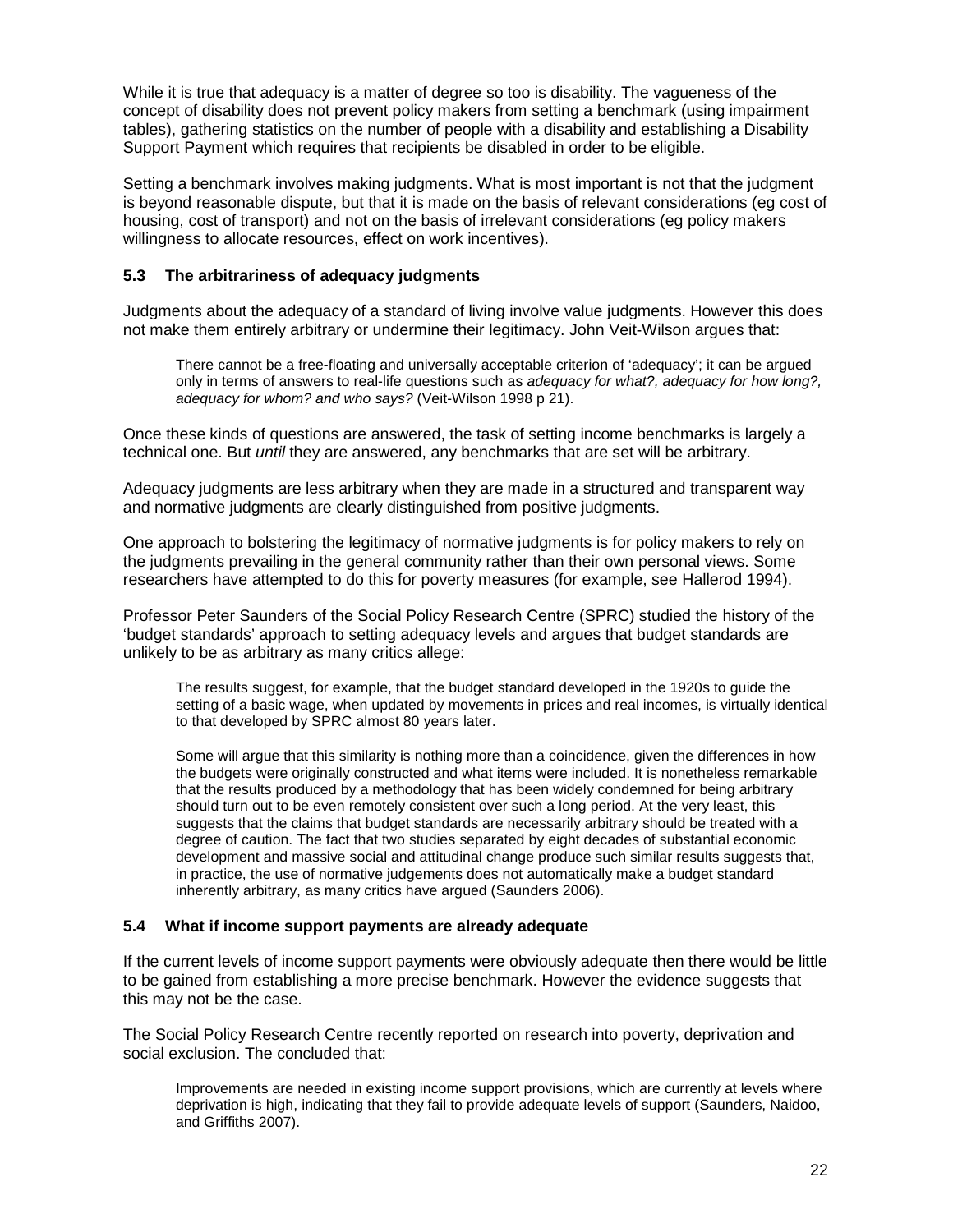This study did not rely on the researchers' personal judgments about adequacy but on judgments made by a sample of the general public.

# **6 Creating benchmarks for income adequacy**

It is difficult to evaluate the success of a government program if its objectives are not measurable. So if the objective of income support payments is to ensure that recipients are able to enjoy an adequate standard of living, policy makers cannot be held accountable unless they define what adequacy means and establish benchmarks.

## **6.1 Adequacy — a budget standards approach**

A considerable amount of research has already been undertaken on adequacy benchmarks. In Australia the SPRC has applied the budget standards approach to the Australian context. This work originated with DSS' 1990s Adequacy Project. As Peter Saunders explains:

The budget standards method begins by articulating a standard of living in terms of its consumption and activity patterns, and specifies the needs that must be met in order to maintain that standard. It then goes on to identify and price the basket of goods and services required to meet these needs, and adds up the resulting expenditures to produce the total family budget needed to achieve the presumed standard of living. If a family was provided with this level of resources (either as cash or as access to the identified services free of charge), it would have the opportunity through consumption of goods and services, to achieve the standard of living to which the budget standard corresponds. Whether the family actually chooses to purchase this bundle of consumption items will depend upon the tastes and preferences of family members. However, if the family does not have access to all of the resources implied by a particular budget standard, then it will not be able to meet all of the needs on which that standard is based (Saunders 2006).

The methodology for this approach is well established and Australian research on budget standards is well regarded internationally (for example see Fisher 2007).

Despite commissioning work on budget standards the government did not end up applying the approach to the setting of income support payment rates. The SPRC's Peter Saunders has argued that, under the previous government, attention shifted away from adequacy and towards issues such as the factors that drive dependence on income support (Saunders 2004).

## **6.2 A question of political will**

The technical issues involved in establishing credible benchmarks of income adequacy are well established. Appropriate methodologies have been developed for use in the Australian context. The major hurdles are not technical but political. Unless the community insists that that government should meet standards of accountability, the system will not change.

# **7 Creating an Entitlements Commission — a proposal**

## **7.1 Purpose of the Commission**

The purpose of the Entitlements Commission would be to set and adjust benchmarks for the adequacy of income support payments.

#### **7.2 Why establish an independent commission?**

If the government is to be held accountable for maintaining income support payments at an adequate level, standards of adequacy should be set independently and transparently.

The Fair Pay Commission, Commonwealth Remuneration Tribual and the Reserve Bank of Australia are examples of decision making bodies that operate at arms length from the political process. Their independence allows them to focus on the relevant technical considerations and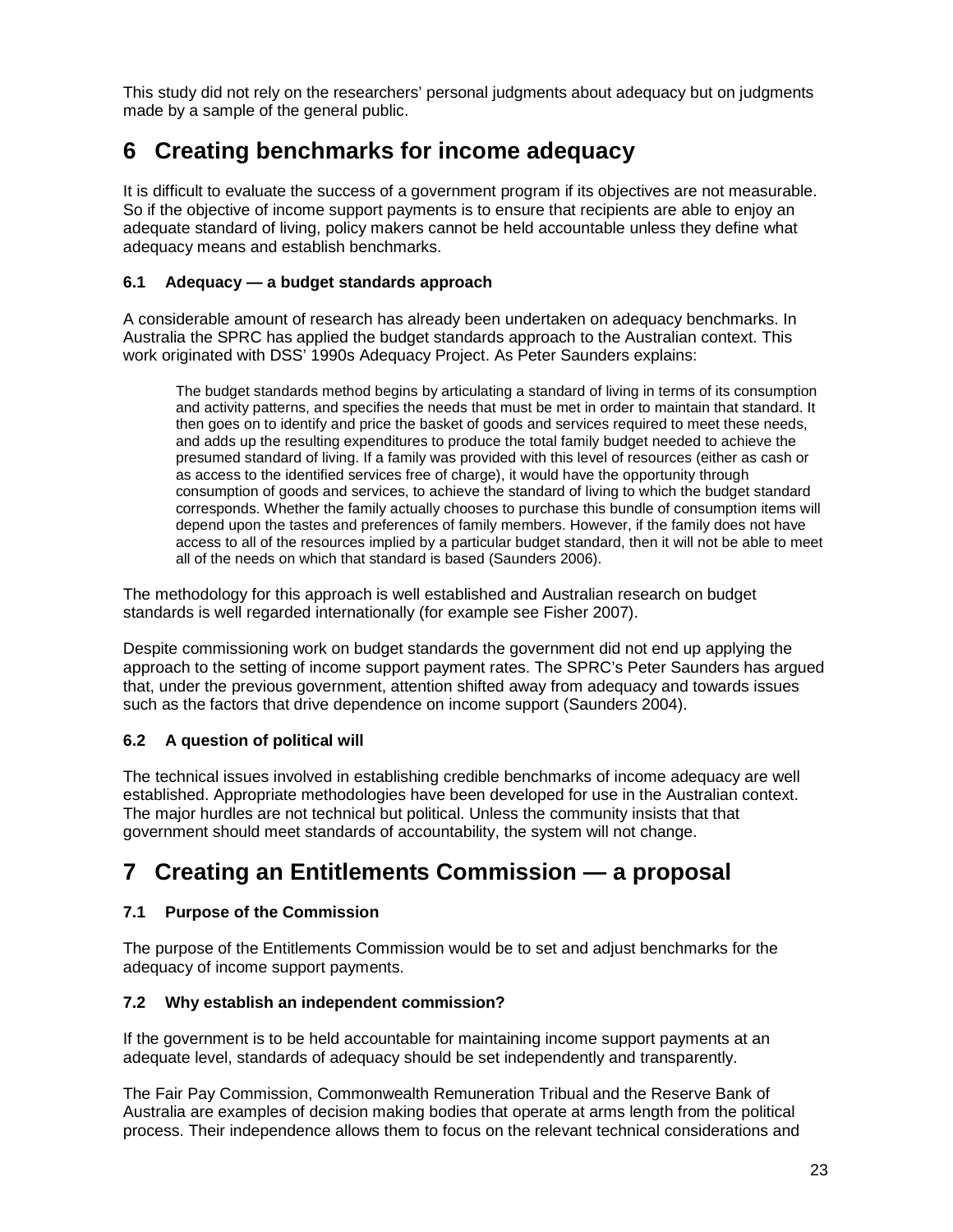ignore the pressures of electoral politics and public opinion. At the same time, the values that underpin their decision making are set by government. While their autonomy allows them to consider technical issues dispassionately it does not allow them to impose their own vision.

Establishing an Australian Commission for Entitlements as an independent body would give the commissioners a license to disregard political considerations and focus on issues relevant to income support adequacy. This would enhance public confidence in the resulting adequacy benchmarks.

## **7.3 Proposed terms of reference**

- 1. In keeping with this objective the Commission's role would be to establish adequacy benchmarks for income support payments. In setting these benchmarks the commission should consider:
	- 1.1. the goods and services necessary to live in reasonable comfort, maintain dignity and take part in the life of the community;
	- 1.2. the contribution of in-kind government support provided through measures such as the Seniors Card, Medicare, public housing and subsidised transport;
	- 1.3. differences in the cost of living between income support recipients who own their own homes or have access to public housing and those who rely on the private rental market;
	- 1.4. differences in the cost of living for income support recipients in different geographical areas;
	- 1.5. differences in the cost of living for income support recipients living in different family/household types.
- 2. The objective of the income support system is to create a safety net to support a standard of living below which no member of the community should have to fall. The safety net is not designed to:
	- 2.1. reduce inequality of income (although it may have that effect);
	- 2.2. enable working aged individuals to voluntarily withdraw from paid employment or social participation.
- 3. An adequate standard of living is one that allows an individual to live in frugal comfort, maintain their dignity, and take part in the life of the community. An adequate income is a necessary but not sufficient requirement for attaining an adequate standard of living.
- 4. The Commission will operate transparently and publicly explain and report on the evidence and reasoning behind its decisions.

#### **7.4 Composition of the commission**

The commission could include:

- Academics with expertise in poverty research and income support policy.
- Representatives of the community sector.
- Representatives of the business community with expertise related to cost of living issues.
- Retired MPs or senior public servants with relevant experience.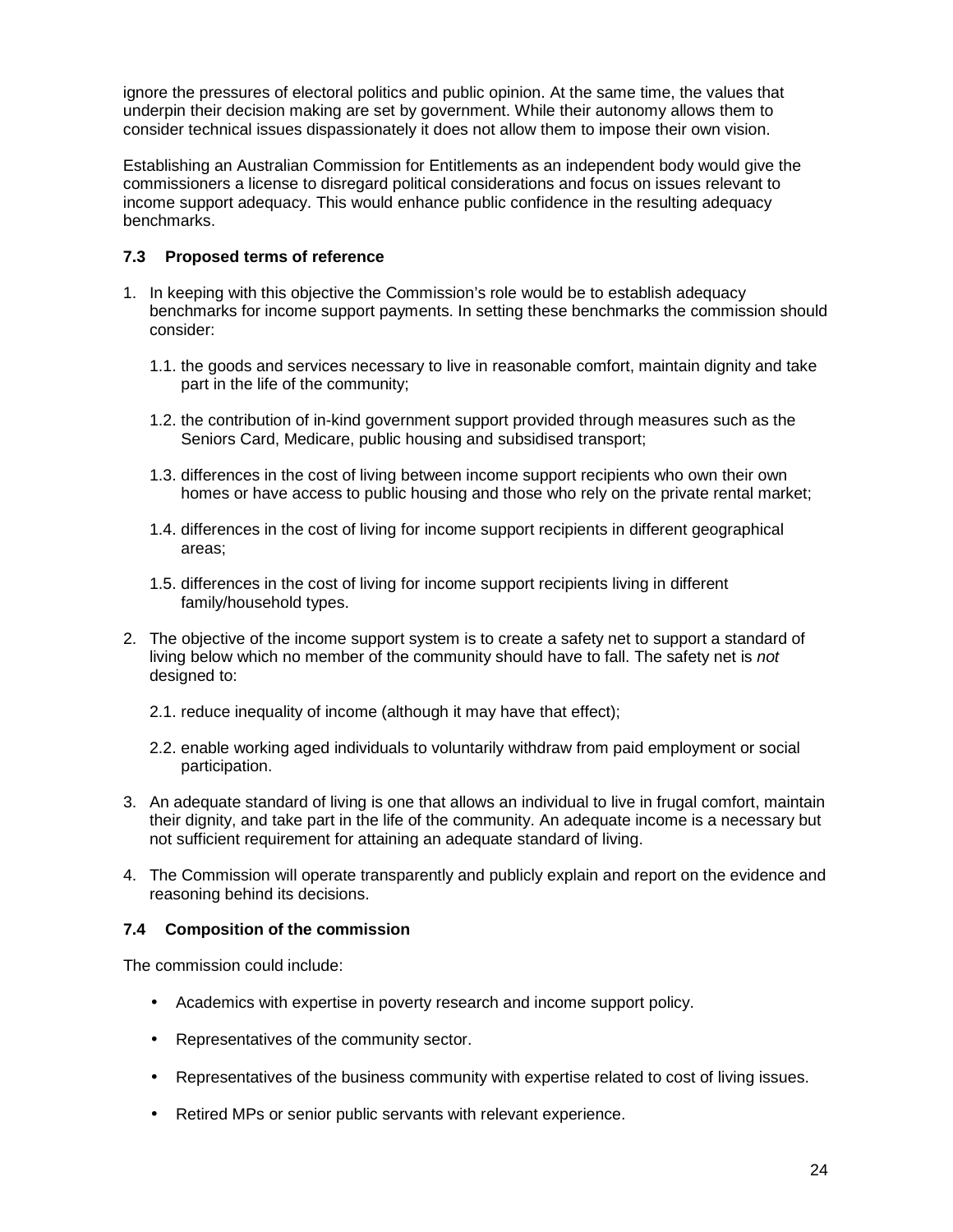The commission would be ongoing and the government would appoint members for a fixed period (for example, 4 years).

## **7.5 Operation of the commission**

The commission would make determinations annually according to a predetermined methodology. To ensure transparency the commission would publish a written justification of each decision.

The commission's first task would be to produce a discussion paper outlining the methodology it proposes to use. In preparing this paper it should consult widely and call for submissions from government departments and interested parties.

After a process of consultation the commission would finalise and publish its methodology. This methodology will include operationalised definitions of terms such as 'frugal comfort', a list of the data the commission will draw on to make its decision and an outline of any analytical procedures it will use (eg determining the composition of a 'basket of goods', equivalence scales, geographical categories).

Before making each decision the commission will call for submissions and hold public consultations.

# **8 Conclusion**

Historically income support payments have been set in an arbitrary and politicised fashion. Policy makers have rarely taken a structured approach to balancing adequacy, incentive effects, affordability and sustainability. And even though the government has acknowledged that payments should be sufficient to support an adequate standard of living, there is currently no standard of adequacy.

There are two major reasons for establishing an Australian Entitlements Commission. First, if standards are not set, adequacy is likely to lose out to other more easily measured objectives. And second the current ad hoc, politicised process has contributed to the lack of fairness, complexity and inconsistency of the income support system and has tended to overlook the needs of vulnerable groups who lack the ability to lobby effectively. An independent commission could help turn this around.

ACOSS. 1973. Poverty: The ACOSS evidence. Sydney: Australian Council of Social Service.

Australia Parliament Senate Community Affairs References Committee. 2004. A hand up not a hand out : renewing the fight against poverty : report on poverty and financial hardship. Canberra: Senate Community Affairs References Committee Secretariat.

Australian Government. 2008. Budget Overview: Commonwealth of Australia.

Baldwin, Peter. 1995. Beyond the safety net : the future of Social Security : a paper. Canberra.

Carney, Terry; Hanks, Peter. 1994. Social security in Australia. Melbourne: Oxford University Press.

Cass, Bettina. 1988. Income support for the unemployed in Australia : towards a more active system. Canberra: Australian Government Publishing Service.

de Tocqueville, Alexis. 1997. Memoir on pauperism. Chicago: Ivan R Dee.

DSS. 1995. Developing a Framework for Benchmarks of Adequacy for Social Security Payments, edited by D. o. S. Security: Australian Government Publishing Service.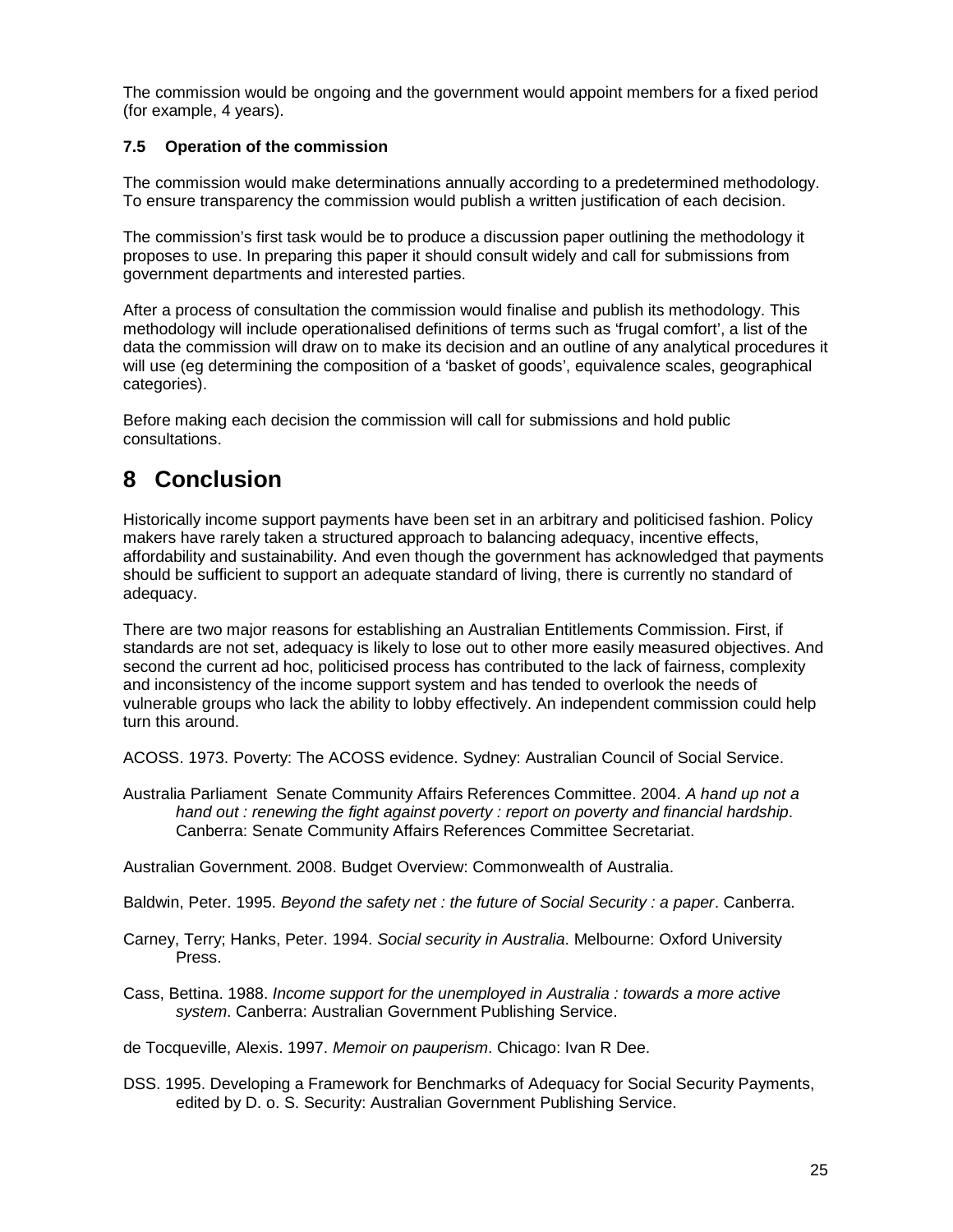- FaCS. 1999. Research FaCS Sheet Number 10 Income support recipients at June 1999, edited by Department of Families and Community Services: Commonwealth of Australia.
- FaCSIA. 2007. Inquiry into the cost of living pressures on older Australians: Submission, edited by Community Services and Indigenous A. Department of Families: Commonwealth of Australia.
- Fisher, Gordon. 2007. An Overview of Recent Work on Standard Budgets in the United States and Other Anglophone Countries. Washington: U. S. Department of Health and Human Services.
- Garrett, Peter. 2007. Address to Foreign Correspondents Association.
- Hallerod, Bjorn. 1994. A New Approach to the Direct Measurement of Consensual Poverty: Social Policy Research Centre.
- Hamilton, Clive. 2003. Growth fetish. Crows Nest, N.S.W.: Allen & Unwin.
- Harmer, Jeff. 2008. Pension Review: Background Paper, edited by H. Department of Families, Community Services and Indigenous Affairs: Commonwealth of Australia.

Hayden, Bill. 1973. Cabinet Submission No. 404: Social Security Proposals - 1973/74 Budget.

———. 1973. Cabinet submission no. 484: Age pensions - abolition of the means test: 1973/74 Bduget. Canberra.

———. 1974. Cabinet Submission No 950: Amendments to the Social Services Act Canberra.

- Henderson, Ronald. 1975. Poverty in Australia : first main report, April 1975. Canberra: Australian Government Publishing Service.
- Jordan, Alan. 1975. Long term unemployed people under conditions of full employment. Canberra: Australian Government Commission of Inquiry into Poverty.
- Kewley, T. H. 1965. Social security in Australia: The development of social security and health benefits from 1900 to the present. Sydney: Sydney University Press.
- ———. 1980. Australian social security today : major developments from 1900 to 1978. Sydney: Sydney University Press.
- McClure, Patrick. 2000. Participation support for a more equitable society : final report of the Reference Group on Welfare Reform. Canberra: Department of Family and Community Services.
- Saunders, Peter. 2004. Updated Budget Standard Estimates for Australian Working Families in September 2003. Sydney: Social Policy Research Centre.

———. 2006. The Historical Development of Budget Standards for Australian Working Families. Journal of Industrial Relations 48 (2):155-173.

- Saunders, Peter; , Yuvisthi; Naidoo, and Megan Griffiths. 2007. Towards New Indicators of Disadvantage: Deprivation and Social Exclusion in Australia. Sydney: Social Policy Research Centre.
- Saunders, Peter; Chalmers, Jenny; McHugh, Marilyn; Murray, Colette; Bittman, Michael; Bradbury, Bruce. 1998. Development of Indicative Budget Standards for Australia. Canberra: Budget Standards Unit, Social Policy Research Centre, University of New South Wales.